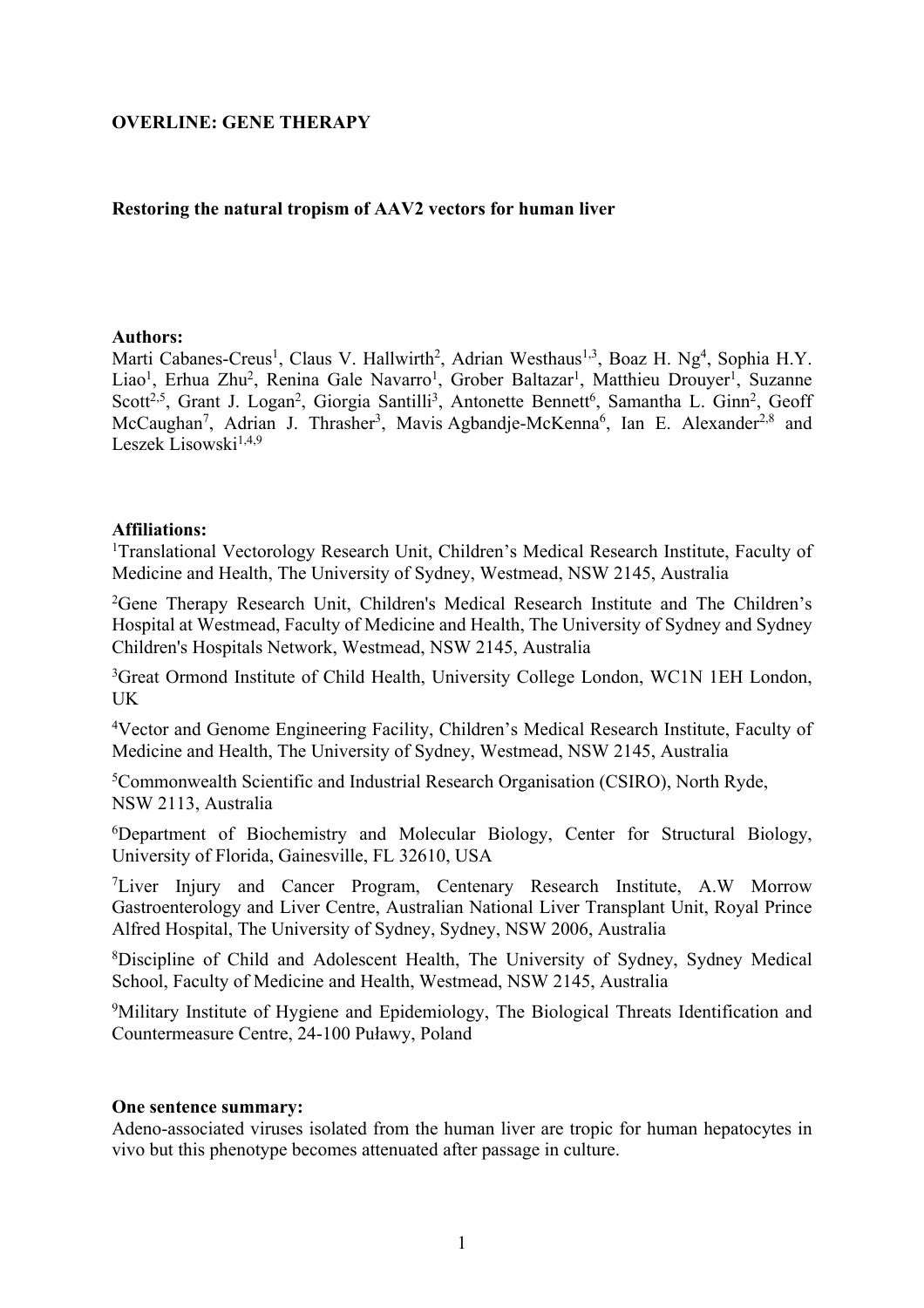#### **Editor's Summary**

#### **Abstract**

Recent clinical successes in gene therapy applications have intensified interest in using adenoassociated viruses (AAV) as vectors for therapeutic gene delivery. Although prototypical AAV2 shows robust in vitro transduction of human hepatocyte-derived cell lines, it has not translated into an effective vector for gene therapy in vivo. This is consistent with observations made in the Fah<sup>-/-</sup>/Rag2<sup>-/-</sup>/Il2rg<sup>-/-</sup> (FRG) humanized liver xenograft mouse showing that AAV2 functions poorly in this model. Here, we derived naturally hepatotropic AAV capsid sequences from primary human liver samples. We demonstrated that capsid mutations, likely acquired as an unintentional consequence of tissue culture propagation, attenuated the intrinsic human hepatic tropism of natural AAV2 and related human liver AAV isolates. These mutations resulted in amino acid changes that increased binding to heparan sulfate proteoglycan (HSPG), which has been regarded as the primary cellular receptor mediating AAV2 infection of human hepatocytes. Propagation of natural AAV variants in vitro showed tissue culture adaptation with resulting loss of tropism for human hepatocytes. In vivo re-adaptation of the prototypical AAV2 in FRG mice with a humanized liver resulted in restoration of the intrinsic hepatic tropism of AAV2 through decreased binding to HSPG. Our results challenge the notion that high affinity for HSPG is essential for AAV2 entry into human hepatocytes and suggest that natural AAV capsids of human liver origin are likely to be more effective for liver-targeted gene therapy applications than culture-adapted AAV2.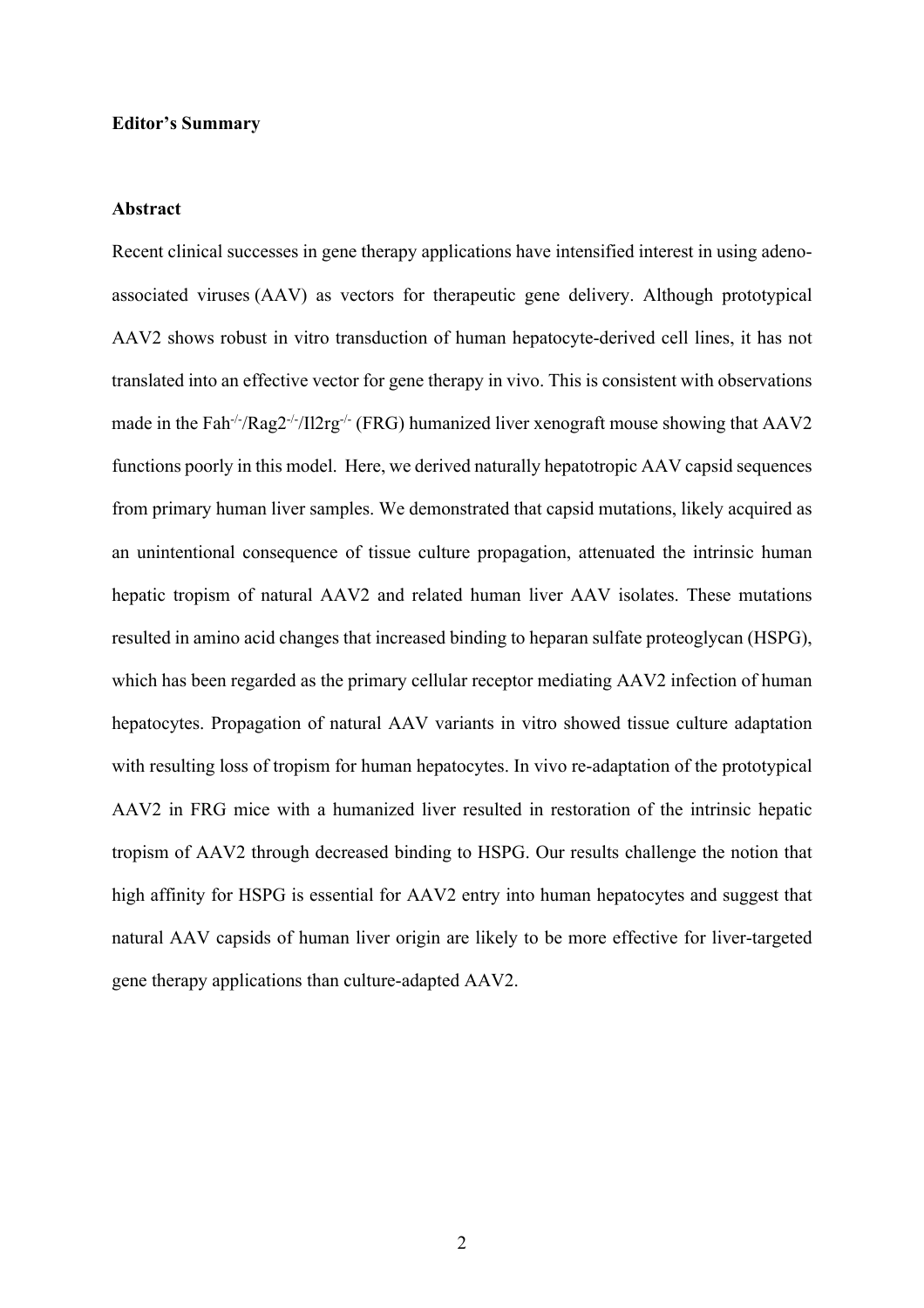#### **Introduction**

Adeno-associated viruses (AAVs) were discovered in the 1960s as contaminants of adenoviral isolates(*1*) and subsequently shown to be endemic in both human(*2*) and non-human primate populations(*3*). The vectorization of AAV2, a human isolate, in 1984(*4*) set in motion the development of an increasingly powerful and modular gene transfer and editing system that is now delivering therapeutic success in the treatment of genetic diseases such as spinal muscular atrophy(*5*), RPE65 deficiency(*6*) and hemophilia B (*7*). These successes have hinged on continuing development of the AAV vector system, driven primarily by advances in AAV capsid technology, the principal determinant of vector tropism. The liver, in particular, is a key target for the development of more efficient AAV vector delivery given its direct involvement in an extensive set of genetic and acquired diseases. Successes in liver-targeted gene therapy have thus far primarily been for conditions in which the secretion of functional proteins is impaired and where gene transfer to a relatively low proportion of hepatocytes confers therapeutic benefit, such as hemophilia A and B(*7-9*). Substantially higher targeting efficiencies will be required to bring the majority of liver disorders, such as the cellautonomous ornithine transcarbamylase deficiency (OTCD)(*10*) within technological reach of AAV-mediated gene transfer. This necessitates a deeper understanding of the determinants of human liver tropism and the development of AAV vectors with increased liver transduction efficiency.

We have recently shown that the prototypical human isolate, AAV2(*11*), contains a liverspecific enhancer-promoter element in the 3' untranslated region (UTR) between the *cap* stop codon and the right-hand inverted terminal repeat (ITR) (*12*). This 124-nucleotide sequence contains binding sites for human master hepatic transcription factors including  $HNF1\alpha$ ,  $HNF4\alpha$ ,  $HNF6$  and  $GATA6$ , providing direct evidence that  $AAV2$  is evolutionarily associated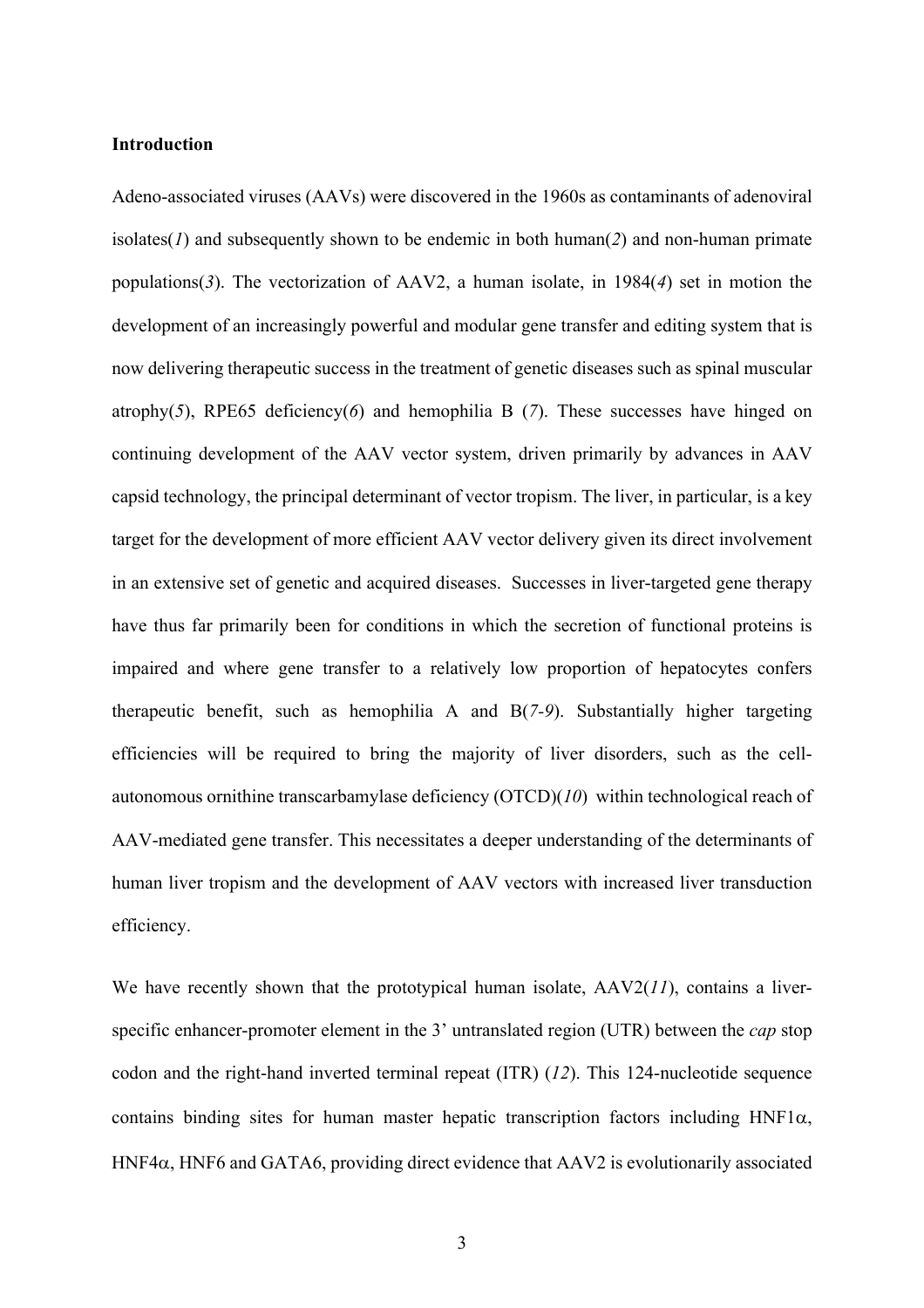with infection of the human liver (*12*). Although little is known about the life-cycle of AAV2, membrane-associated heparan sulfate proteoglycan (HSPG) is widely accepted as a critical determinant of the ability of AAV2 to attach to and transduce cells (*13*). In support of AAV2's dependence on HSPG for cell entry, soluble heparin was shown to compete for AAV2 binding to permissive cells, leading to decreased transduction (*13*). The determination of the AAV2 crystal structure(*14*) together with extensive mutagenesis analysis(*15*), have localized the HSPG binding domain in AAV2 to a patch of basic amino acids residues on the capsid surface(*16*), with five basic residues (R484, R487, K532, R585 and R588) being essential for the interaction of AAV2 with HSPG(*17*). These residues facilitate high efficiency transduction of human hepatocyte-derived cell lines(*18, 19*).

Despite the evolutionary relationship with human liver, clinical use of the AAV2 capsid resulted in unexpectedly low efficacy in a liver-directed gene therapy trial (*20*). While this early study demonstrated that AAV2-based vectors could transduce human hepatocytes in vivo, peak therapeutic values of 3-11% of factor IX were observed only in subjects infused with the highest dose tested of  $2 \times 10^{12}$  vg/kg via the hepatic artery. These results underpinned the clinical evaluation of alternative AAV serotypes, such as the non-human primate-derived AAV8(*21*), in liver-targeted clinical trials. However, despite the fact that AAV8 mediated over 10-fold higher gene transfer into the liver in animal models, including non-human primates(*8, 9, 22-24*), in human studies the peak concentrations of vector-encoded human factor IX were similar for individuals treated with AAV2 and AAV8 (*9, 20*). These results are consistent with subsequent observations made by ourselves and others in a xenograft mouse model of human liver, the Fah<sup>-/-</sup>/Rag2<sup>-/-</sup>/Il2rg<sup>-/-</sup> (FRG)(25), where AAV2 and AAV8 each only transduced around 3% of human hepatocytes (*19*).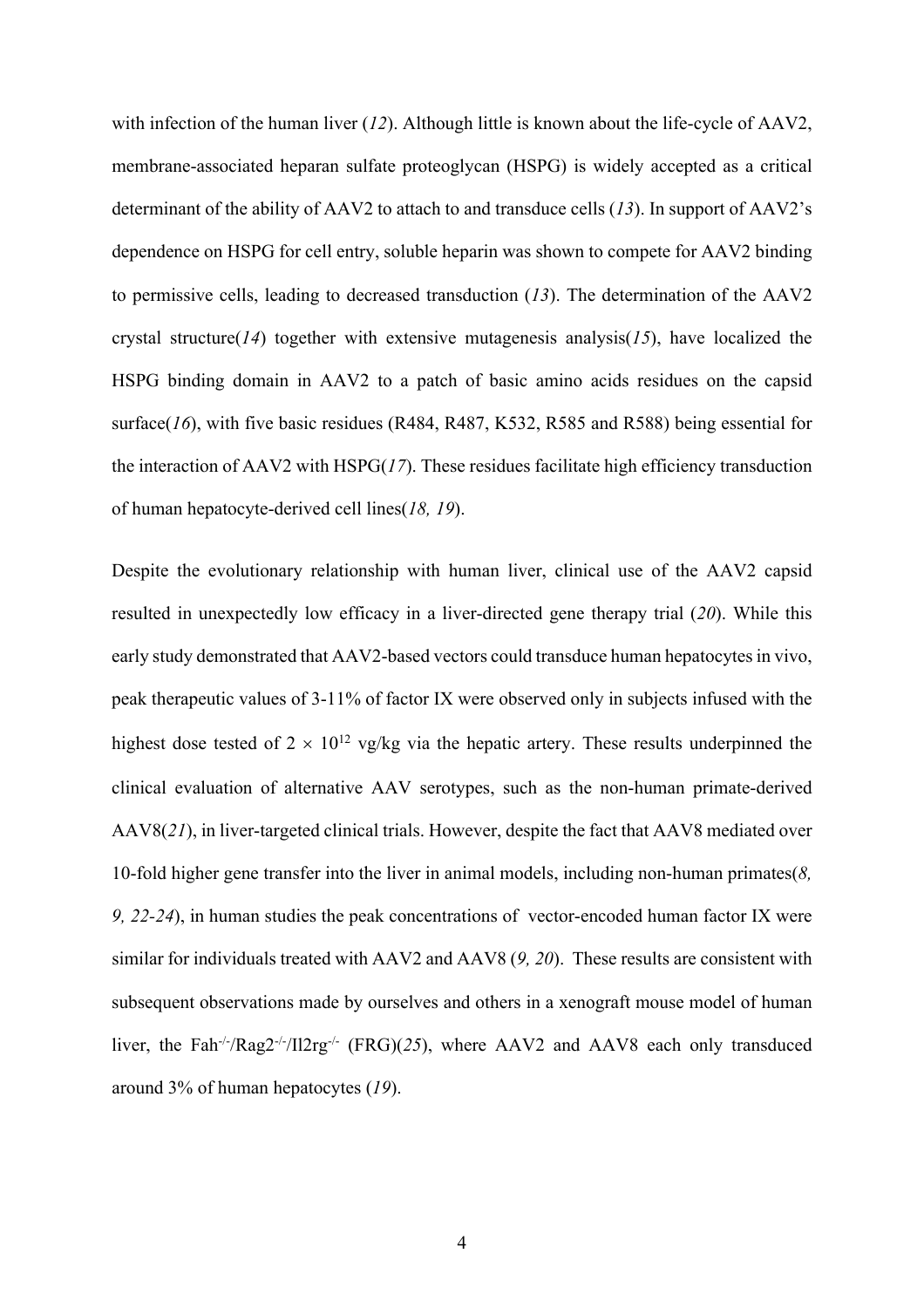More recently, directed evolution-based selection of AAV capsid libraries on this model has yielded AAV vectors with improved human hepatotropism, such as AAV-LK03(*19*) and AAV-NP59 (*26*). By studying the correlation between capsid sequence/structure of AAV-NP59, which differs from prototypical AAV2 in only eleven amino acid positions, we have recently reported that attenuation of the heparan sulfate proteoglycan binding affinity enhances transduction performance of AAV2 in vivo in the hFRG model, most likely due to reduced vector sequestration on HSPG-rich matrixes, leading to overall improved biodistribution and human hepatocyte transduction (*27*).

A key question arising from these observations relates to the mechanistic understanding behind AAV2's high affinity for HSPG, given the observed detrimental effect on in vivo vector function. In this study we postulated that high affinity to HSPG could be an end result of tissue culture replicative adaptation, rather than a natural property of AAV2. We hypothesized that tissue culture replication of naturally occurring AAV variants would ultimately lead to selection of clones that acquired mutations leading to stronger HSPG binding. Finally, we hypothesized that the opposite phenomenon would occur upon in vivo replication of AAV2 in primary human hepatocytes, where the viral population would shift to HSPG de-targeted variants.

#### **Results**

# **The human liver is a rich source of AAV variants**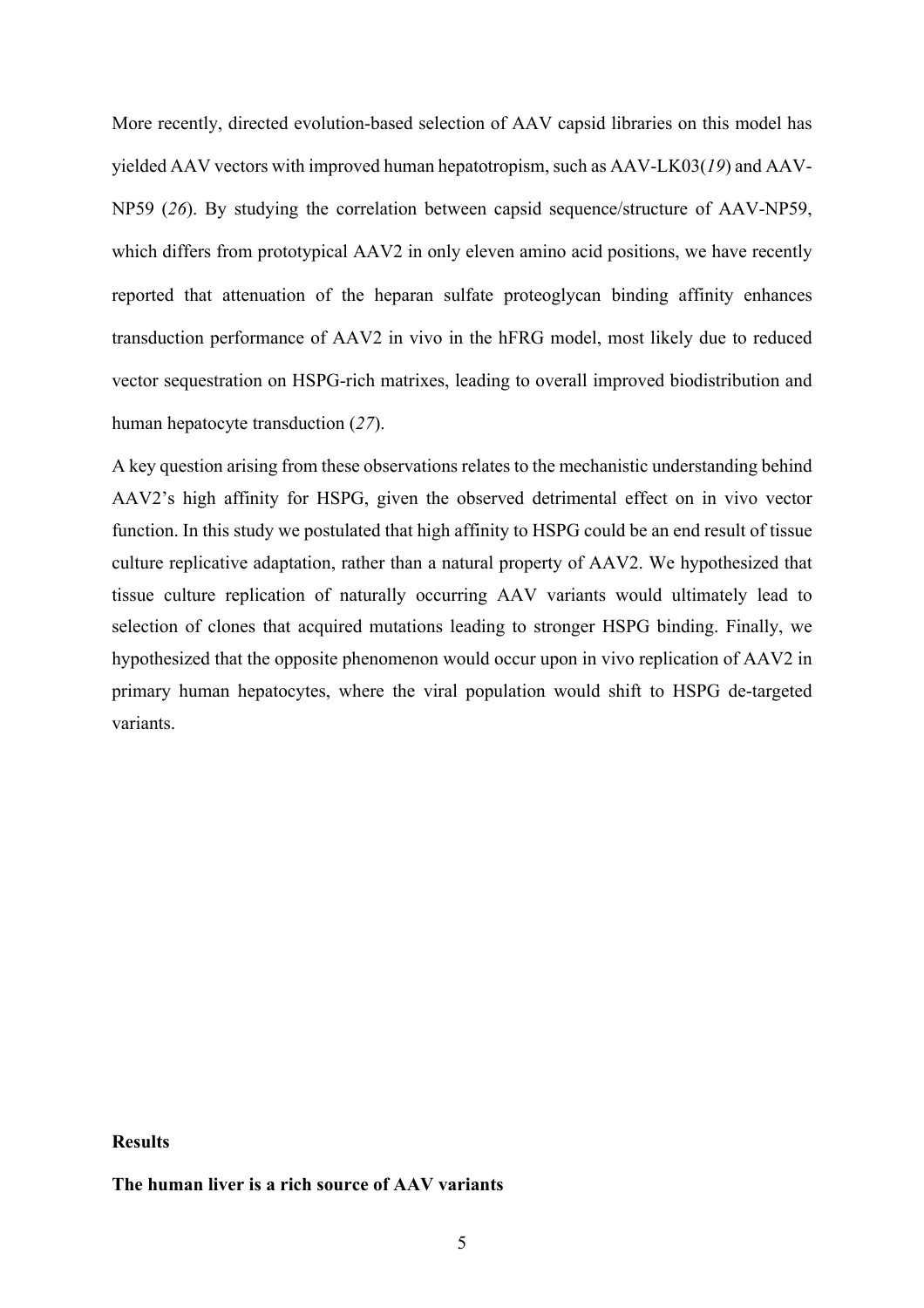In order to identify AAV capsid residues that were evolutionarily selected to support efficient targeting of primary human liver we performed an in silico analysis of capsid sequences of natural hepatotropic AAV variants. To do so, in addition to analyzing published sequences(*28, 29*) we undertook a screen of primary human liver samples to identify naturally hepatotropic wildtype AAV variants. A survey of 72 liver samples for the presence of proviral AAV sequences using multiplex PCR identified 30 samples (42 %) that were AAV-positive. Of those, seven (designated AAV-hu.Lvr01-07) yielded amplicons encompassing the entire *cap* open reading frame when amplified with a *rep2-*specific primer and a reverse primer placed at the AAV2 3'UTR region. From among the seven novel isolates, the *rep* coding sequence was determined for four. A phylogeny of deduced capsid amino acid sequences revealed that two of the identified sequences clustered with AAV2 (clade B), while the remaining five were intermediate between AAV2 and AAV13 (**Fig. 1A**), and likely corresponded to the previously described hybrid sequences comprising AAV clade C (*2, 30*). Consistent with the previously postulated origin of AAVs in clade C (*2*), the *rep* sequences of hu.Lvr01, hu.Lvr02, hu.Lvr05 and hu.Lvr07 clustered phylogenetically with AAV2 (**fig. S1**).

# **AAVs isolated from human liver transduced primary human hepatocytes in vivo with high efficiency**

We next investigated the ability of the new human liver AAV isolates to transduce primary human hepatocytes in a xenograft mouse model of human liver, the humanized Fah<sup>-/-</sup>/Rag2<sup>-/-</sup> /Il2rg-/- (hFRG) mouse (*25*). To do so, six barcoded (BC) reporter constructs expressing eGFP under the control of a liver-specific promoter (LSP) (ssAAV-LSP1-eGFP-BC-WPRE-BGHpA)(31) were independently packaged into each of the AAV-hu.Lvr01-07 variants, reference serotypes AAV2 and AAV13, as well as AAV8 and AAV-LK03 as positive controls for functional transduction of murine and human hepatocytes, respectively(*19*). Two hFRG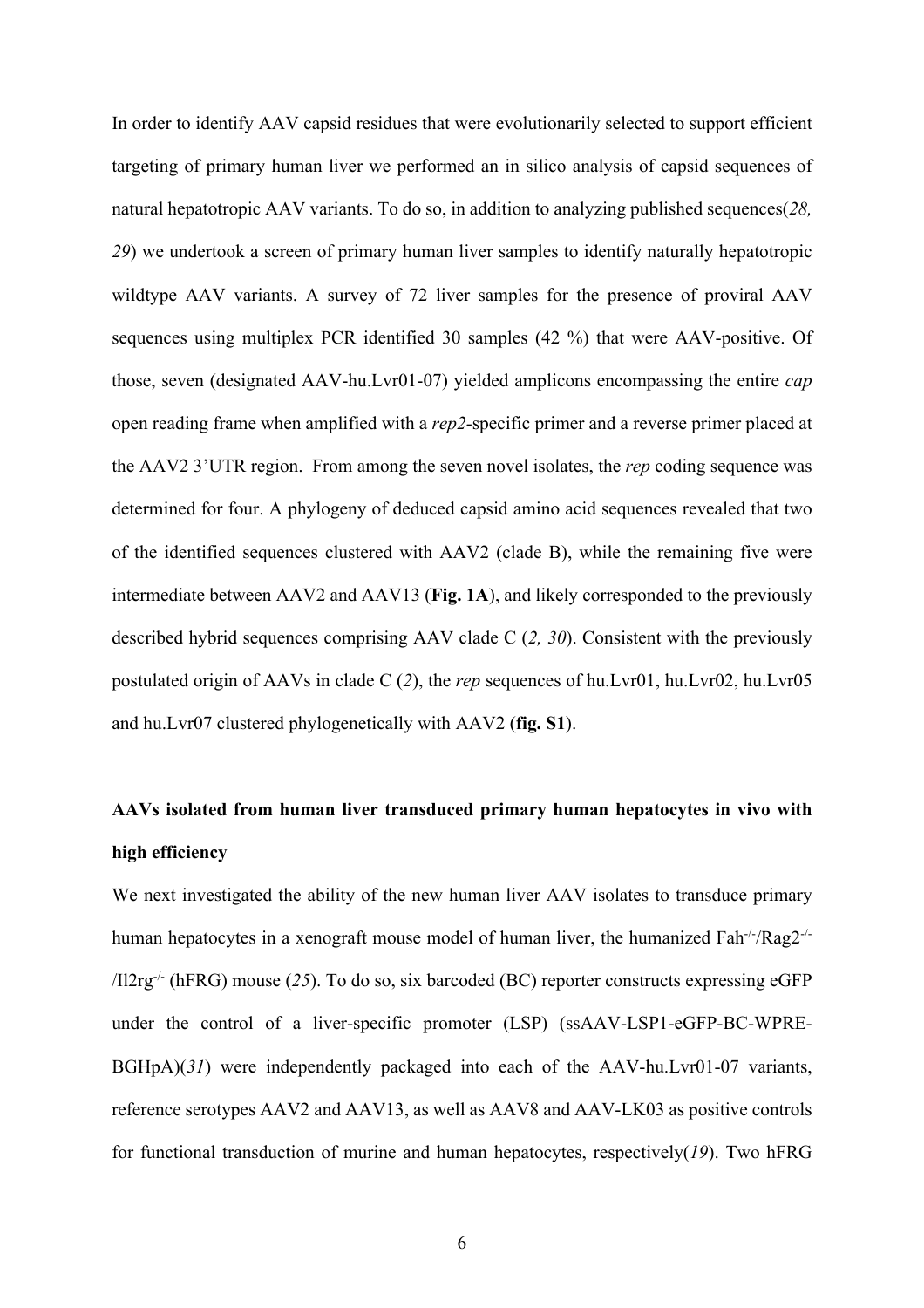mice were injected intravenously with  $5.5 \times 10^{11}$  vector genomes (vg) containing an equimolar mix of the individual variants  $(5 \times 10^{10} \text{ kg of each capsid})$ . Next-generation sequence (NGS) analysis of the barcoded transgene was performed to measure the ability of each variant to transduce murine liver cells and human hepatocytes. Specifically, NGS at the DNA level was used to quantify the cell entry (physical transduction), while NGS at the RNA/cDNA was used to quantify transgene expression (functional transduction). Interestingly, all the human liverderived variants were more efficient at transduction of primary human hepatocytes than the respective closest reference serotype (AAV2 or AAV13), at both DNA and RNA levels (**Fig. 1B-C**). As expected, based on the known ability of AAV8 to functionally transduce murine hepatocytes with high efficiency(*19*), the majority of cDNA barcodes recovered from the murine liver mapped to this capsid (**fig. S2).** 

Immunohistochemical analysis of all AAV-hu.Lvr variants and controls in individual hFRG mice showed that six out of the seven liver-isolated variants were more efficient at functional transduction of primary human hepatocytes than AAV-LK03, the positive control (**Fig. 1D-E**).

#### **Natural AAV isolates were deficient in HSPG binding**

Comparison of the two AAV2-like sequences, AAV-hu.Lvr02 and AAV-hu.Lvr06, revealed that they lacked two critical arginine residues associated with AAV2 HSPG binding (R585 and R588, **fig. S3A**), which is in keeping with most previously published clade B variants detected in human tissues (*2, 28-30, 32*). Similarly, all AAV13-like variants identified by us and others(*29*) lacked the structural equivalent of the key lysine 528 residue required for HSPG binding (**fig. S3B**).

Given that all isolated variants lacked key residues of the HSPG binding motif, the heparin binding capacity (a surrogate for HSPG binding(*17*)) of the isolated AAV capsids hu.Lvr01 to 07 was analyzed. In contrast to the prototypical AAV2 and AAV13, which bound to and eluted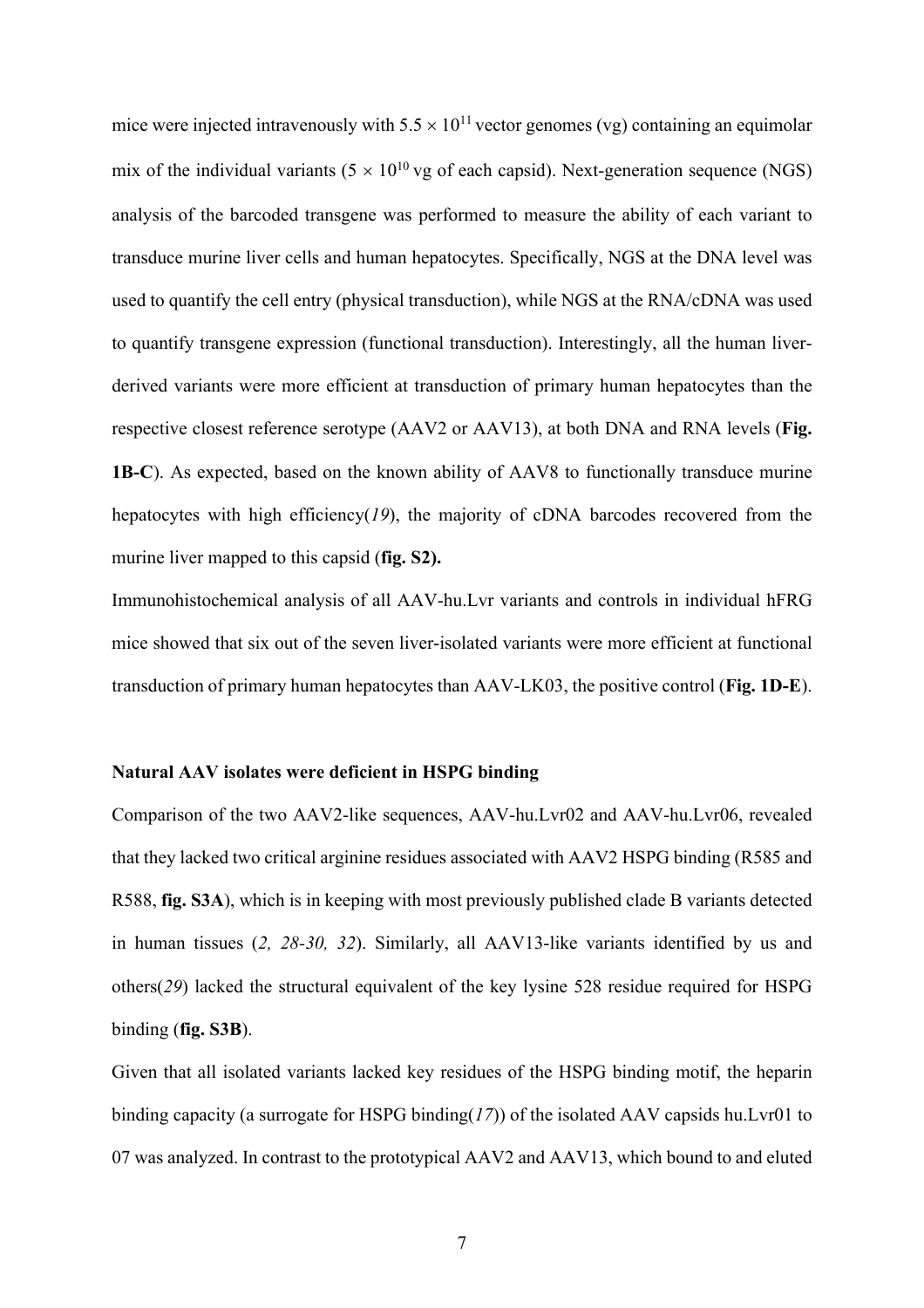from a HiTrap Heparin Column with an elution peak maximum at  $\sim$ 454 mM and  $\sim$ 332 mM NaCl, respectively, all seven liver-derived isolates were unable to efficiently bind to the column (**Table 1 and figs. S4-S11**). In vitro competition assays, using soluble heparin as an analogue of HSPG, provided further evidence that the human liver isolates did not interact with heparin at the tested concentration (**Fig. 1F**). Notably, prototypical AAV2 transduced HuH-7, a human hepatoma-derived cell line, at a considerably higher efficiency than the primary human liver variants, and the transduction was significantly ( $p = 0.0079$ ) inhibited by heparin.

# **AAVs rapidly acquired mutations leading to amino acid changes, enhancing HSPG binding during in vitro replication**

The substantial difference in the in vivo and in vitro performance of the human liver isolates and prototypical AAV2 (**Fig. 1 B-C, Fig. 1F**), combined with the differential interactions with heparin, led us to hypothesize that strong HSPG binding might not be a common property among natural AAVs, but rather a characteristic acquired during in vitro propagation as a result of viral adaptation to a new environment.

Given the similarly poor in vitro transduction performance of AAV-hu.Lvr03, hu.Lvr04 and hu.Lvr07 on HuH-7 cells (**Fig. 1F**), AAV-hu.Lvr07 was selected to test the hypothesis of tissue culture adaptation. To do so, a replication-competent (RC) version (ITR2-rep2-cap.hu.Lvr07- ITR2) of AAV-hu.Lvr07, referred to as RC-AAV-hu.Lvr07, was subjected to an in vitro adaptation protocol on HuH-7 cells in the presence of human adenovirus 5 (hAd5) (**Fig. 2A)**. No AAV was detected in HuH-7 cells infected only with hAd5 (**fig. S12**). After four rounds of tissue culture replication, 98.57 % of the isolated capsids harbored a glutamate to lysine change at position 530 (E530K) and 1.14 % of clones had acquired an arginine at position 593 (G593R). Both these amino acids have positively charged side-chains and have been shown to facilitate heparin binding at corresponding structural regions in AAV13 and AAV3B,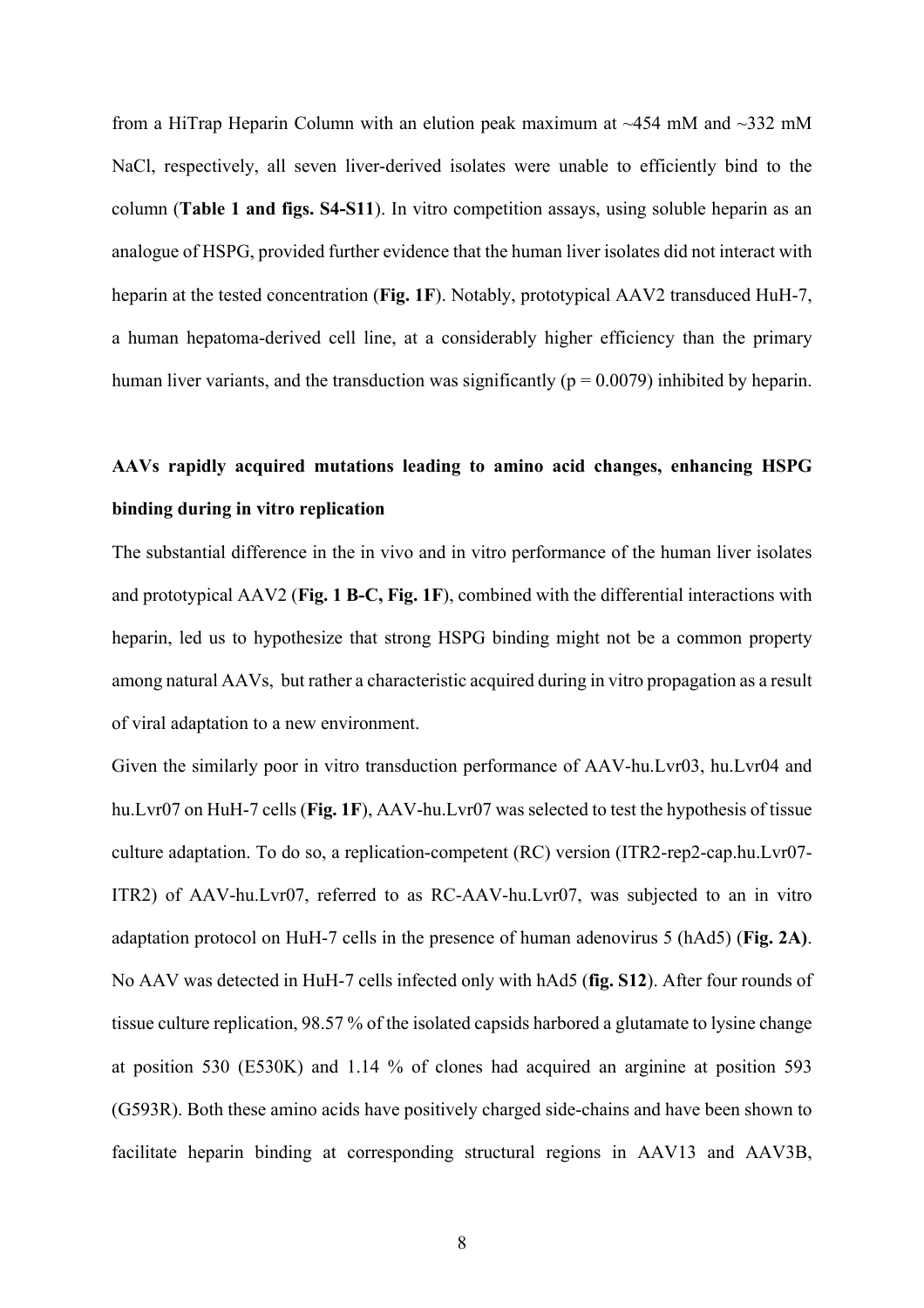respectively (**Table 2**)(*16, 33*). In-depth analysis of the capsid gene region containing both modified residues using high-throughput NGS demonstrated that the original AAV-hu.Lvr07 was displaced rapidly after the initial appearance of E530K and G593R in round 1 and 2, respectively (**Fig. 2B-C**). The same phenomenon was observed upon hAd5-supported iterative replication of a RC version of AAV-hu.Lvr02 (ITR2-rep2-cap.hu.Lvr02-ITR2) in HuH-7 cells. The initial single-variant population was rapidly dominated by a variant that acquired two point mutations that resulted in substitution of acidic amino acids at positions 469 (D469N) and 555 (E555K) (**fig. S13**).

# **In vitro adaptation improved cell culture vector function and attenuated in vivo performance**

To test whether the observed changes in the AAV-hu.Lvr07 capsid sequence affected transduction characteristics, the two new AAV-hu.Lvr07 variants, harboring solely the individual amino acid substitutions (E530K or G593R), were used to package the AAV-LSP1 eGFP-WPRE-BGHpA vector and were evaluated in vitro on HuH-7 cells. FACS analysis revealed that culture-adapted (ca)AAV-hu.Lvr07E530K and caAAV-hu.Lvr07G593R functionally transduced HuH-7 cells more efficiently than AAV-hu.Lvr07 (**Fig. 2D**). Furthermore, coincubation with soluble heparin reduced the observed improvement in transduction to the extent observed for natural AAV-hu.Lvr07 (**Fig. 2D**). In contrast to the natural AAV-hu.Lvr07, the tissue culture-adapted variants (E530K and G593R) were shown to efficiently bind to the HiTrap Heparin Column (**Table 1**, **figs. S14-S15)**. This was anticipated, as structural analysis revealed that the E530K change was adjacent to residues R487, K527, and K532, which are part of the AAV13 HSPG binding region(*16*), and created a basic patch on the capsid surface in close proximity to R484 at base of the 3-fold protrusions (**Fig. 2E-F**, **Table 2**). An identical phenotype was observed for caAAV-hu.Lvr02<sup>D469N+E555K</sup>, which in contrast to the natural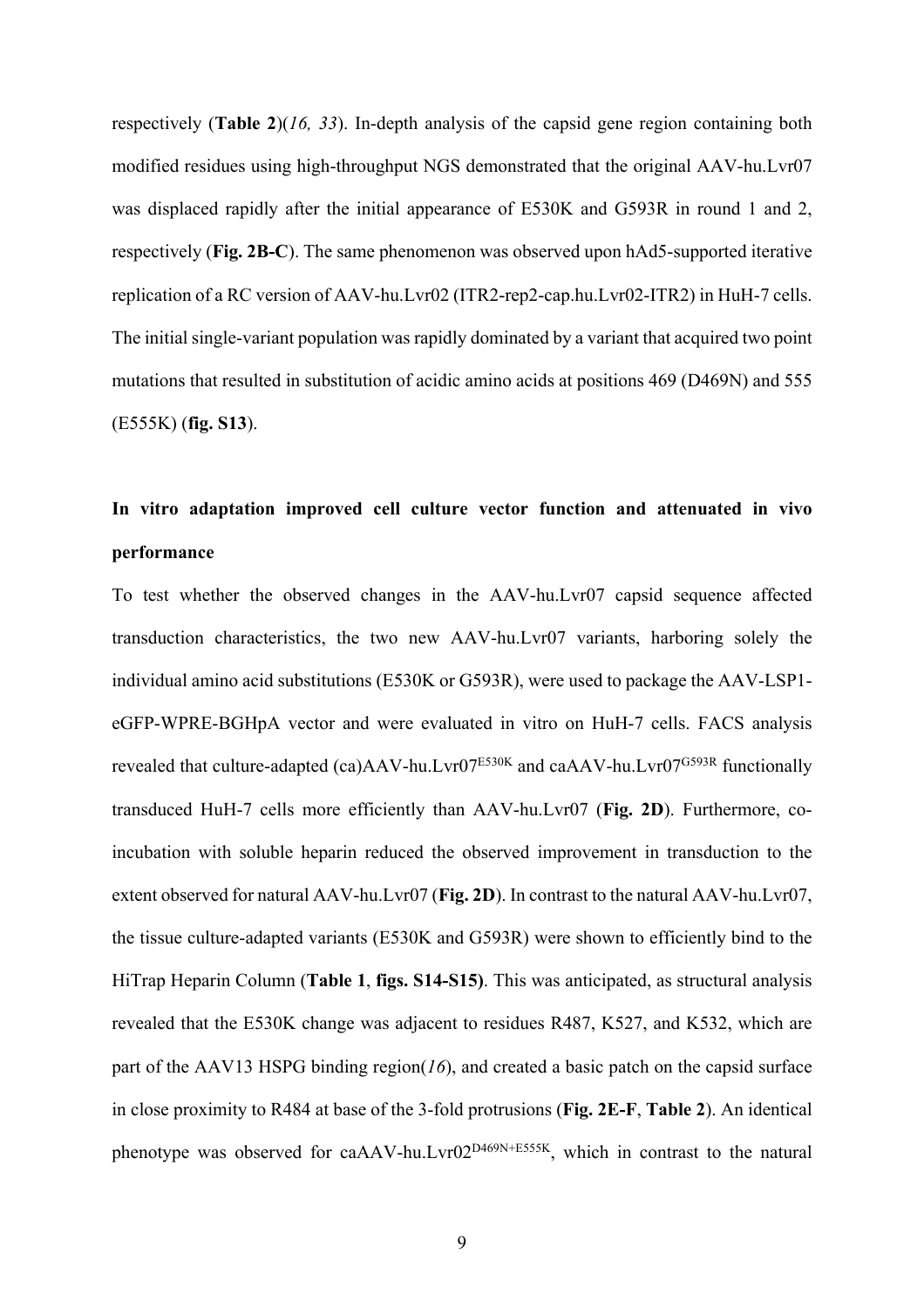serotype was found to efficiently bind to the HiTrap Heparin column (**fig. S16**) and to transduce HuH-7 with significantly ( $p = 0.0286$ ) higher efficiency (**fig.** S17).

We next wanted to investigate whether change in HSPG-binding properties would have a detrimental effect in vivo*.* For that, six barcoded reporter constructs were packaged into reference serotypes AAV2, AAV8 and AAV13, as well as AAV-hu.Lvr07 and its tissue culture adapted version (caAAV-hu.Lvr $07^{E530K}$ ). Two hFRG mice were injected intravenously with a total of 2.5  $\times$  10<sup>11</sup> vg containing an equimolar mix of the individual variants (5  $\times$  10<sup>10</sup> vg of each capsid). Interestingly, the single amino acid substitution at the corresponding structural region in AAV13 (E530K) sufficed to significantly ( $p = 0.0022$ ) attenuate the in vivo performance of the otherwise highly human hepatotropic AAV-hu.Lvr07 to an AAV13-like phenotype (**Fig. 2G-H**).

# **In vivo propagation of the prototypical AAV2 led to rapid acquisition of HSPG detargeting substitutions**

In view of the rapid kinetics of mutagenesis observed in vitro and the resultant change in vector performance following tissue culture adaptation, we investigated whether it was possible to "re-adapt" the prototypical AAV2 on primary human hepatocytes in order to improve in vivo function. To this end, a replication-competent version of AAV2 (RC-AAV2, ITR2-*rep2*-*cap2*- ITR2) was used to perform an iterative in vivo adaptation experiment on primary human hepatocytes in hFRG mice in the presence of hAd5 (**Fig. 3A)**. Naïve FRG mice and an hFRG mouse injected with hAd5 only were used as negative controls (**Methods**, **fig. S26**). Sequence analysis of random full-length *cap* genes ( $n = 24$ ) recovered after the first round of the in vivo adaptation experiment revealed substantial enrichment (16.6 % of the population) of an AAV2 clone harboring a point mutation leading to a R588I substitution, affecting one of the key arginine residues involved in HSPG binding. Interestingly, 12.0 % of clones analyzed after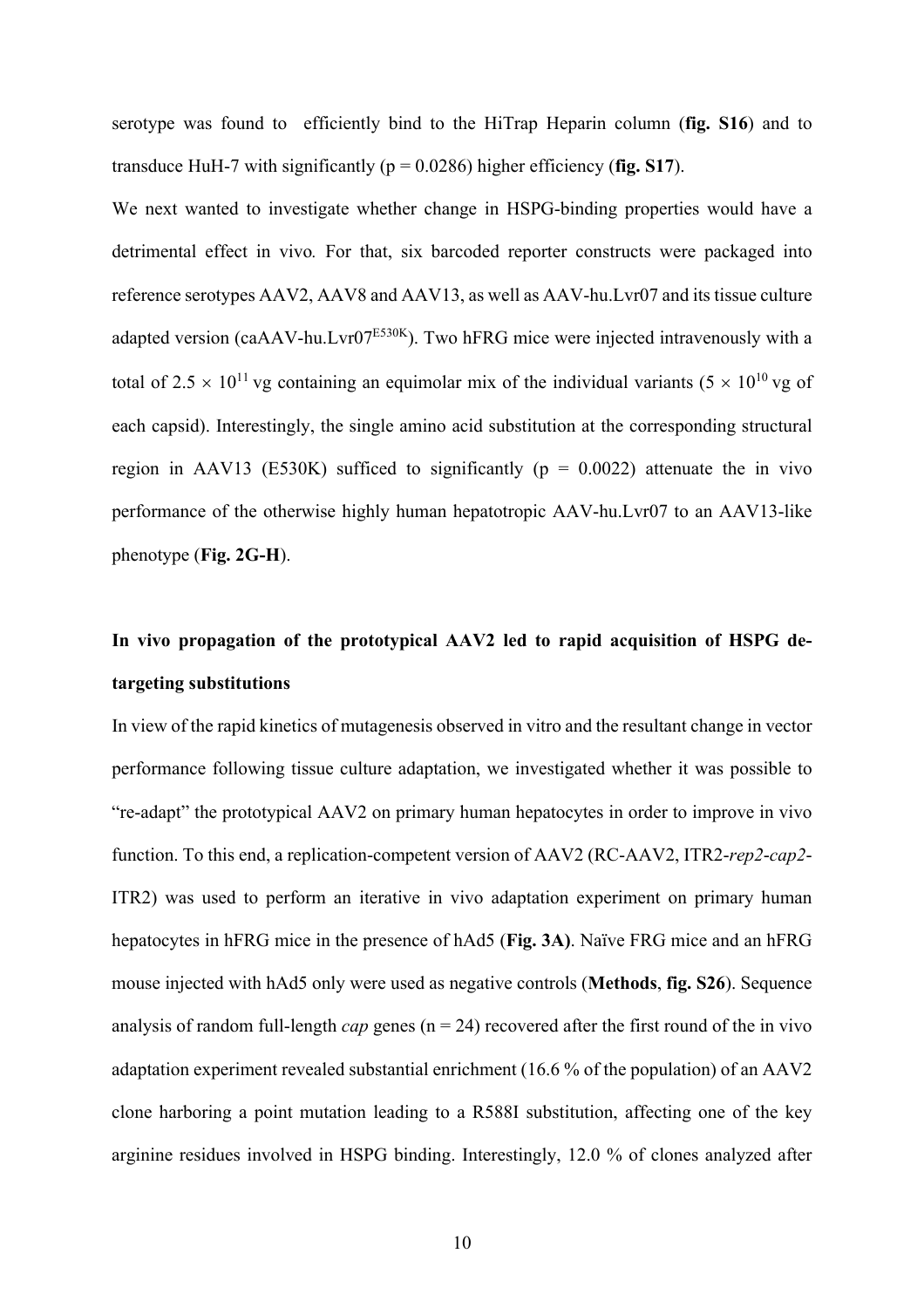round 2 harbored an R487Q amino acid substitution. While this clone was selected against, or outcompeted by R588I, in the subsequent rounds of selection, R487Q affected another key arginine residue involved in heparin binding and was therefore included as a variant in subsequent analysis (**Table 1**). Importantly, clones harboring other random DNA pointmutations, including silent ones, were observed in the three rounds of selection, as detailed in **tables S7-S9**.

To gain a better understanding of the kinetics of the population genetic shift, Illumina highthroughput NGS of the 150-bp region surrounding the affected positions G1460A (amino acid 487) (**Fig. 3B**) and G1763T (amino acid 588) (**Fig. 3C**) was performed in the initial virus stock and after each round of in vivo selection. As shown in **Fig. 3C**, the R588 present in AAV2 was rapidly replaced by R588I within two rounds of selection. NGS analysis of the pre-adapted RC-AAV2 preparation suggested that the identified variants resulted from random mutagenesis events that gave rise to AAV2 variants with improved biodistribution and overall in vivo tropism for primary human hepatocytes. Supporting this hypothesis, a third variant, R588T, was detected after the second round of selection and accounted for 1.37 % of the total reads. However, AAV2-R588T was no longer detectable after the subsequent round of selection.

To further validate the hypothesis that the observed variants resulted from random mutagenesis events occurring during viral replication, we repeated the in vivo adaptation study using a new preparation of viral RC-AAV2. During the second independent in vivo adaptation experiment, AAV2-R588T rapidly expanded over other capsid variants and accounted for 88 % of the population following the second round of selection (**Fig. 3D**). As mentioned earlier, the interaction between the 3-fold protrusions of AAV2 and HSPG has been reported to be mediated mainly by interactions of the sugar sulfates with positively charged basic residues located on the face of the 3-fold protrusions(*34*). The three amino acid substitutions, R487Q and R588I/T, disrupt and reduce the positive charge of AAV2 (**Fig. 3E-F**), and would therefore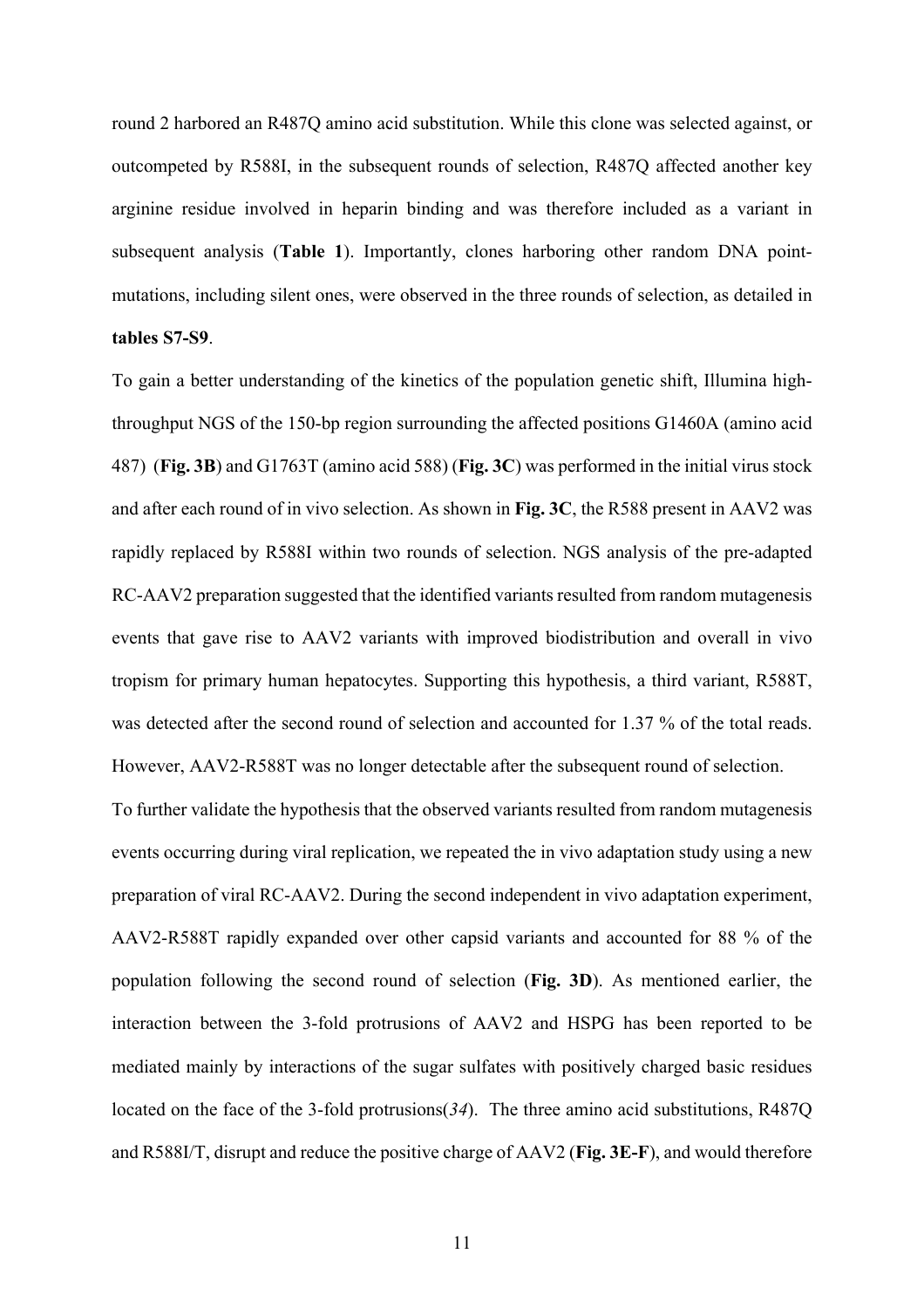reduce the strength of the AAV2-HSPG interaction, consistent with our observations using the HiTrap column (**Table 1**, **figs. S20-S22)**.

# **Single amino acid changes acquired during in vivo readaptation restored the intrinsic human hepatotropism of AAV2**

To evaluate the functionality of the new AAV variants, the three clones AAV2-R588I, AAV2- R588T, and AAV2-R487Q were vectorized and used to package the AAV-LSP1-eGFP-BC-WPRE-BGHpA cassette. To more comprehensively understand the effect of the amino acid substitutions on vector function, the three variants were tested in vitro on HuH-7 cells (**Fig. 3G**) and in vivo on primary human hepatocytes in hFRG mice (**Fig. 4A-B**)*.* As expected, all variants showed reduced transduction of HuH-7 at the MOIs tested when compared to the prototypical AAV2 (**Fig. 3G**) and consistent with natural AAV liver isolates (**Fig. 1F**), performance was not affected by soluble heparin at the concentration tested (**Fig. 3G**). In striking contrast to the in vitro results, all three variants were found to outperform AAV2 and the human hepatotropic bioengineered capsid AAV-LK03 in both entry (DNA) and expression (cDNA) analyses in vivo using primary human hepatocytes (**Fig. 4A-B**). As observed previously (**Supplementary Figure S2),** AAV8-derived barcodes accounted for the majority of signal from murine liver cDNA (**fig. S23**). NGS results were confirmed by immunohistochemical analysis of the three AAV2 variants in individual hFRG mice (**Fig. 4C-D**).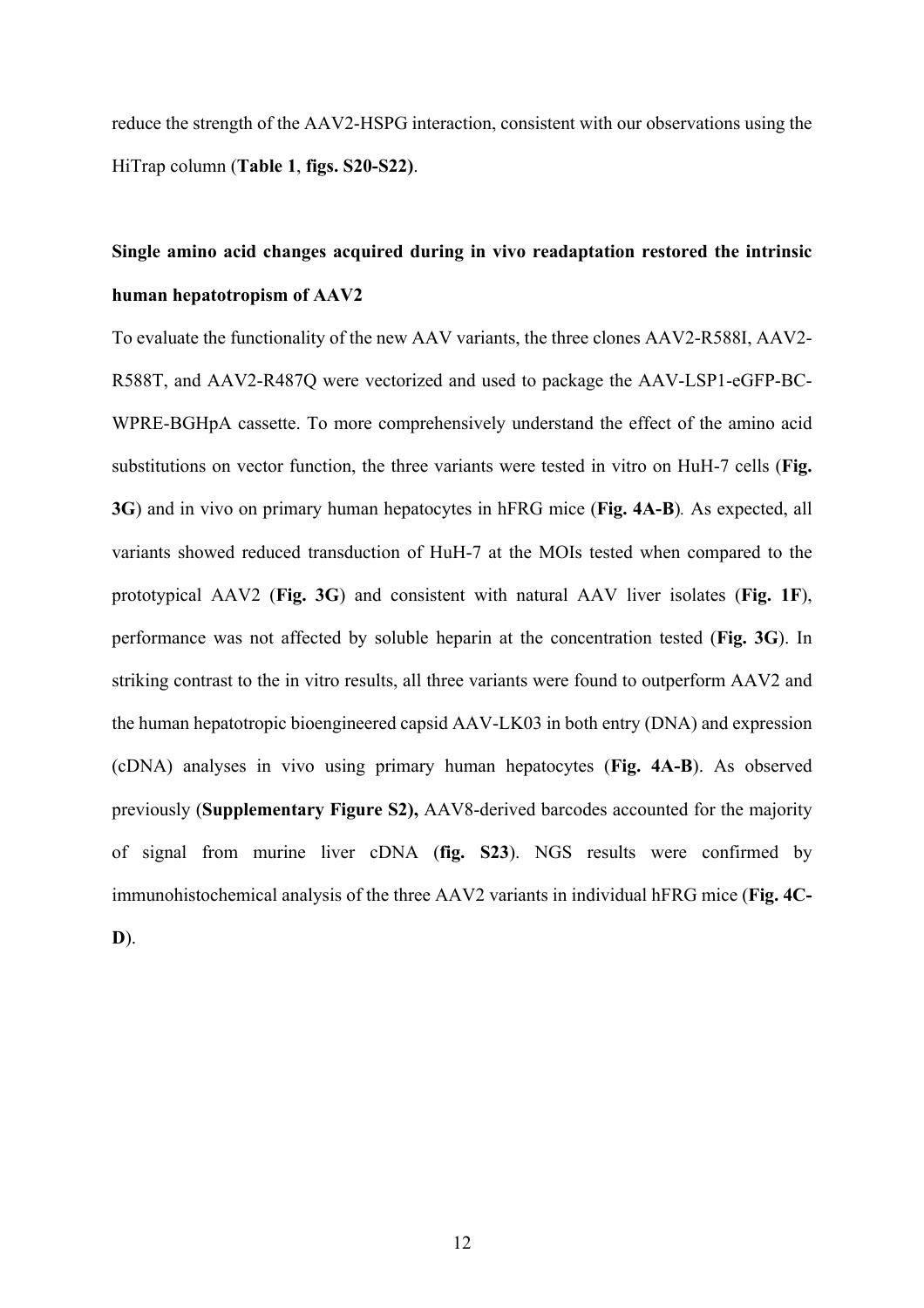#### **Discussion**

During the sixteen years between isolation of prototypical AAV2 and its sequencing and genome annotation, the replicating virus was propagated in vitro on KB and HeLa cells in the presence of Ad12 and Ad2, respectively, for an unknown period of time (*11, 35*). Here we showed that during replication, AAVs that acquire mutations leading to capsid amino acid changes that markedly enhance interaction with HSPG, can rapidly achieve population dominance in vitro. Importantly, while advantageous in tissue culture, clinical(*20*) and preclinical data in chimeric mouse-human livers(*19*) indicate that this property is detrimental to human liver transduction.

Our observation that human liver AAV isolates demonstrate strikingly opposite performance to prototypical AAV2 in vitro and in vivo supports the previously proposed hypothesis(*36*) that the ability to bind HSPG with high affinity might not be a requirement for natural infection in humans, as recently reviewed in the context of AAV and other viruses (*37*). Importantly, while deficient HSPG binding has been shown to markedly reduce AAV2 transduction of the murine liver(15, 38), we showed that reduction of heparin binding strength improves functional transduction of human hepatocytes in vivo in a xenograft model.

There are some caveats in the interpretation of these findings. The first is dictated by the difficulty in isolating heparan sulfate (HS) from natural systems and thus the use of structurally similar heparin as a surrogate for HSPG in the binding and competition assays (*39*). Heparin might not perfectly recapitulate biological interactions between HS and AAVs, and it is reasonable to speculate that a transient interaction would be preferential for viral attachment, which is not easily replicated with HiTrap Heparin chromatography. This could explain why a small proportion of the AAV-hu.Lvr variants was detected in the elution fraction. Further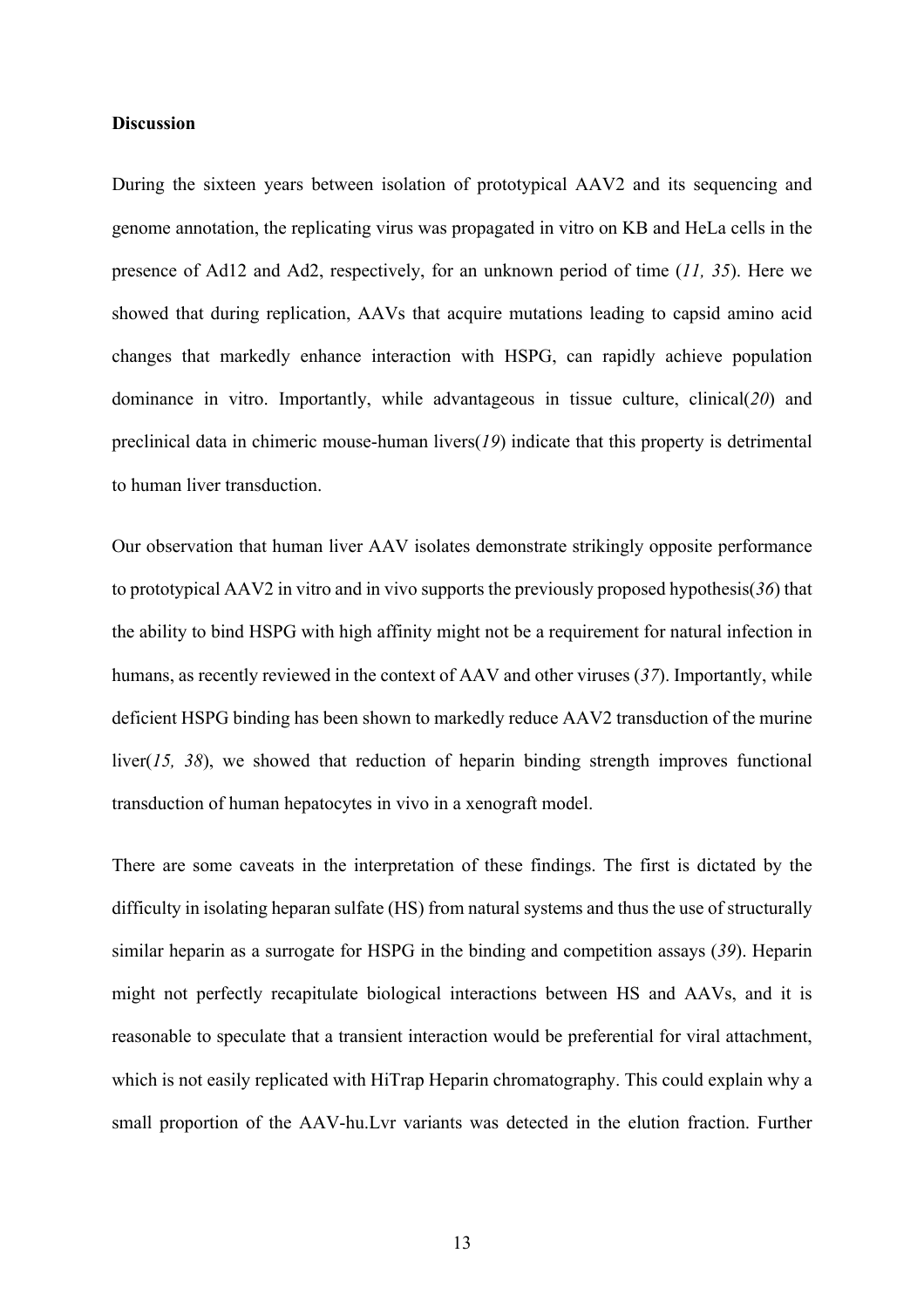studies will be required to understand if this residual binding could be indicative of a low affinity interaction of AAVs with HS.

Another caveat is extrapolating AAV biology and AAV-liver interactions from studies in a xenograft model. Although the hFRG model allows study of the interactions of AAV with human hepatocytes in vivo, these grow in clusters on the murine scaffold, where the nature of the extracellular environment remains of murine origin. Other limitations associated with this model include the potential effect of cluster size and levels of engraftment on AAVtransduction. In the present study we attempted to minimize these effects by using similarly engrafted hFRGs for vector comparison and analyzing multiple barcoded variants in the same animal. However, barcoded NGS analysis of vector function provides information on the average net transduction in the tested sample and not the vector biodistribution within a hepatic lobule.

We hypothesize that the observed in vivo attenuation of AAVs could be caused by impaired hepatic biodistribution. Under our current proposed model, the culture-adapted variants retain the ability to transduce human cells, as evident from in vitro studies, but excessive HS attachment prevents the vectors from reaching the human clusters. In the context of non-human primates or humans, we hypothesize that acquisition of strong HS binding would direct vector transduction to periportal hepatocytes. In fact, we have recently observed this phenomenon for AAV8 using murine liver (*27*).

The fast kinetics for both the in vitro and in vivo AAV adaptations resembles the mutation rates of the canine parvovirus(*40*) and the human B19 erythrovirus (*41*). This could relate to the fact that AAV replication depends on, and induces, the DNA damage response signaling pathway(*42*), which comprises error-prone DNA polymerases (*43*). It is reasonable to assume that during the replicative cycle of infection numerous viral distributions or clouds, rather than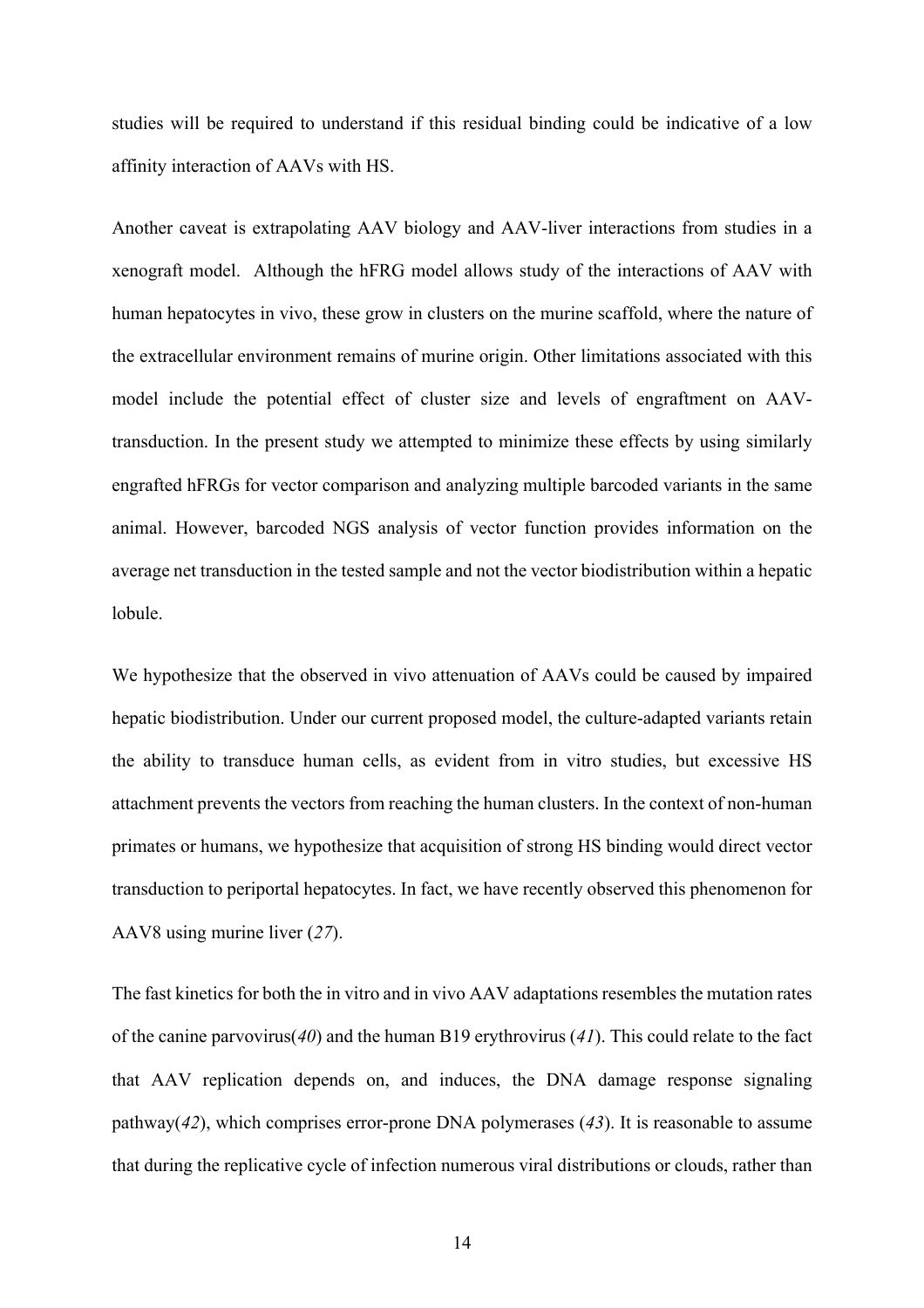a uniform population, coexist in infected cells and organisms, a phenomena known as viral quasispecies (*3, 44*). Thus, any AAV variant isolated from an infected host does not necessarily represent a wild-type AAV, but rather a single random individual that coexisted within a pool of other genetically related variants. Importantly, this finding presents novel opportunities for AAV engineering, a method we propose to designate as Quasispecies-Enabled (QE) AAV engineering.

In the absence of sequence data for the original 1966 AAV2 isolate(*11*) we may never know whether the prototypical AAV2 adapted to the tissue culture environment via *de novo*  mutations or expanded from a naturally occurring rare variant harboring the HSPG binding motif. Interestingly, HSPG de-targeted variants resulted from single nucleotide mutations. This could represent an intrinsic mechanism to allow rapid adaptation to changing conditions with minimal corresponding changes to the genome. It can be further postulated that during an AAV infection, individual clones arising from random mutagenesis may acquire properties allowing infection of other tissues or surrounding cells. This could explain why not all natural AAV2 like variants published to date lack the HSPG binding motif (*29*).

The paradigm of AAV culture adaptation appears to extend to at least some other prototypical variants. The five liver-derived AAV clade C capsid sequences presented herein resembled AAV13 in terms of heparin-binding residues (*16*), with the key change of lysine 528 to a negatively charged glutamate (*2, 30*). We postulate that all the prototypical variants reported to bind to HSPG, such as AAV3B(*45*), AAV6(*45*) and AAV13(*16*), which like AAV2 were passaged in vitro in the presence of adenovirus before their initial sequencing, may represent culture-adapted variants. Importantly, the principle of preferential periportal zonation would also apply to engineered AAVs harboring HSPG binding regions from these variants, such as AAV-DJ (*18*), AAV-LK03 (*19*) and AAV-KP1 (*46*).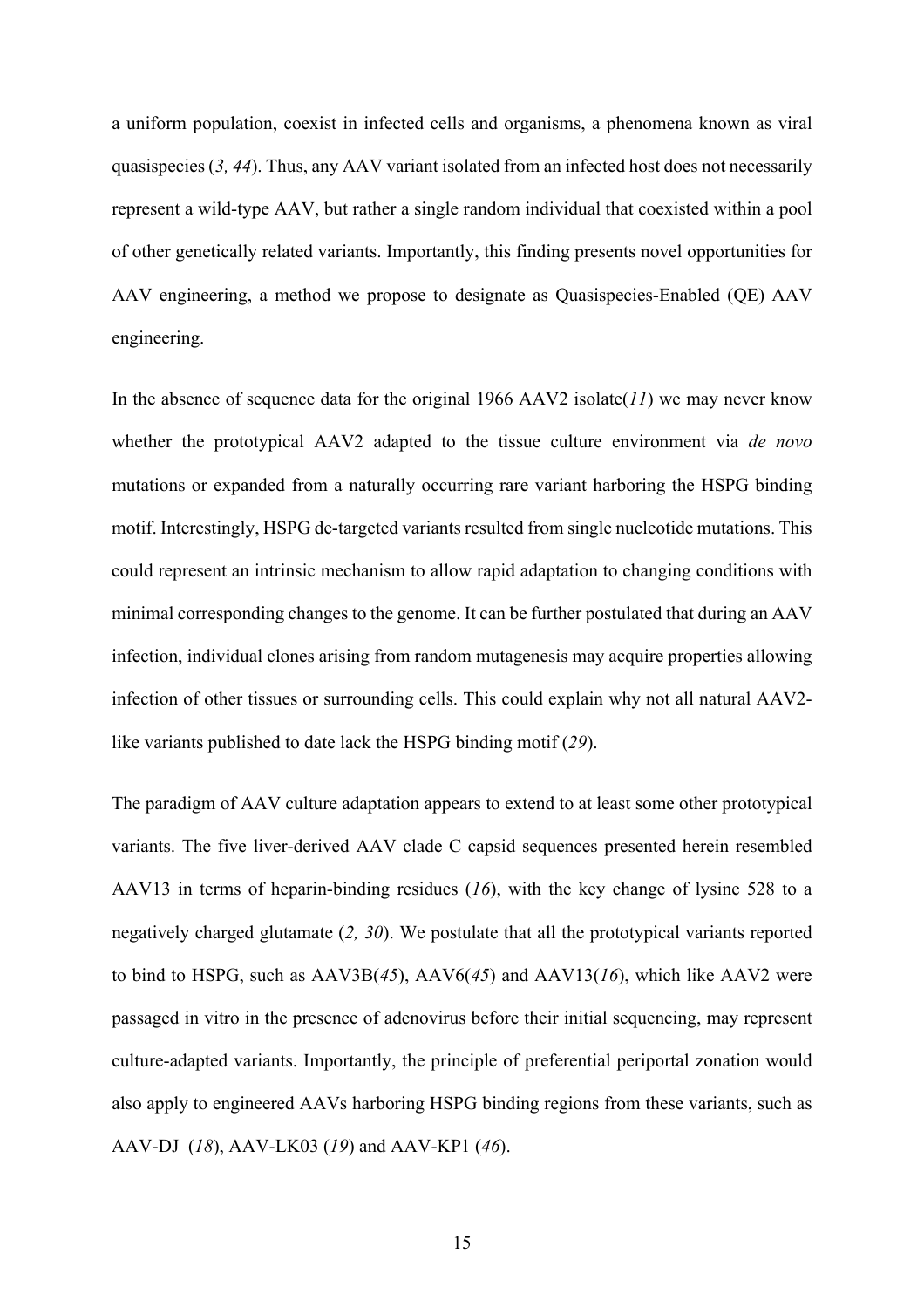In summary, the studies reported here support the hypothesis that prototypical AAV2 is unlikely to be a primary human isolate, but rather an HSPG-binding variant that achieved population dominance in in vitro culture. The results provide a direct link between increased HSPG binding and resultant attenuation of tropism for primary human hepatocytes in vivo and suggest a mechanism explaining the low efficacy of the AAV2 capsid in the human liver in a clinical trial targeting hemophilia B (*20*). Our study shows that AAV vectors derived directly from human liver transduce primary human hepatocytes in vivo in a xenograft model of human liver with high efficiency and have therapeutic potential. Importantly, the findings presented herein impact the future of AAV-based liver-targeted gene therapy and warrant the reevaluation of natural AAV human isolate-derived vectors in clinical applications.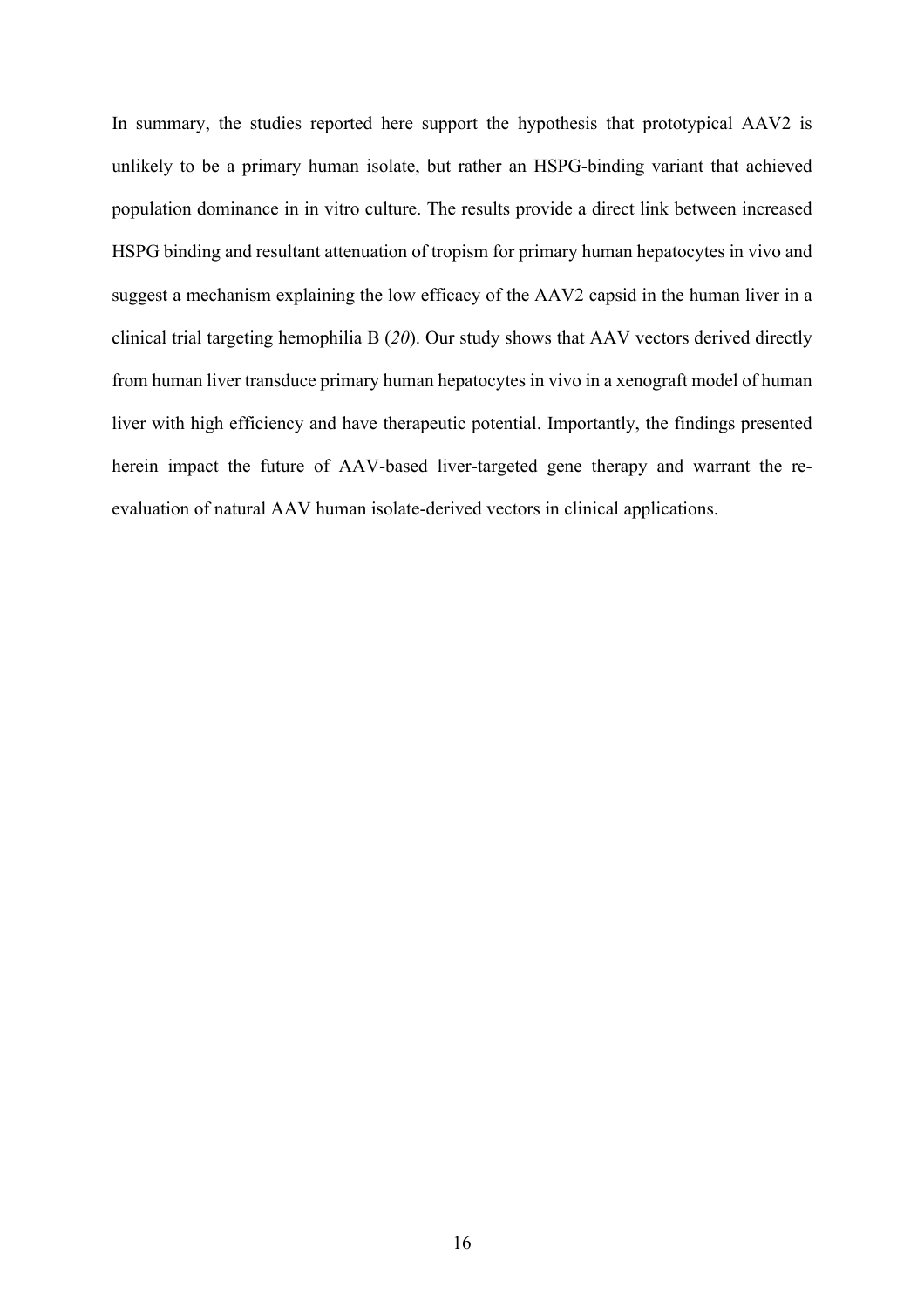## **Materials and Methods**

## **Study design**

The study was designed to investigate the likelihood of replicative adaptation for Adeno-Associated Viruses (AAV). The studies were performed using natural AAV variants isolated directly from human liver samples as well as previously published natural AAVs. For in vitro characterization assays, four replicates for each AAV variant were used to allow defining of statistical significance. Replicative adaptation of AAV in vitro was performed for two independent natural AAV variants, AAV-hu.lvr02 and AAV-hu.lvr07, through four and five passages in HuH-7 cells, respectively. Replicative adaptation of AAV2 in vivo was performed in biological duplicate using three and two humanized FRG mice per study, respectively, each starting from an independent viral preparation. Acquired mutations were first identified by Sanger Sequencing of no less than n=20 random clones, and population shift was then analyzed with Next Generation Sequencing by designing custom primers flanking the regions of interest. Evaluation of heparin affinity of all reported AAV variants was determined using the same 1 mL Heparin HP column, which was cleaned and reconstituted for binding after each sample.

The in vivo studies in humanized FRG mice were performed in 19- to 31-week-old FRG female mice engrafted with human hepatocytes. Animals with similar levels of engraftment were randomly assigned to experimental groups involving NGS and immunohistochemistry-based comparisons. Investigators were not blinded during monitoring and transduction evaluation of AAVs. For NGS-based studies, six random 6-mer barcoded transgenes were packaged per AAV variant, allowing us to statistically distinguish the performance of variants at both DNA and cDNA levels. For studies that employed immunochemical analysis, AAV transduction efficiency was evaluated in one to two mice per AAV variant, and transduction efficiency was calculated by counting GFP positive cells in ten to twenty human clusters.

**Human Ethics.** Human liver samples were obtained under Royal Prince Alfred approval ethics proposals X16-0490 & HREC/16/RPAH/701 ("Pathogenesis of Human Liver Disease and Liver Cancer") and X13-0436 & HREC/10/RPAH/130 ("Pathogenesis of human liver disease"), and Sydney Children's Hospitals Network (SCHN) Human Research Ethics Committee proposal 18/SCHN/236 ("Establishment of a repository of liver cells to be used in researching gene-based approaches to the treatment of liver disorders"). The samples consisted of human liver donor tissues obtained at the time of liver transplantation.

## **AAV DNA isolation from primary tissues**

DNA was extracted from human liver tissue, using a QIAamp Fast DNA Tissue Kit (Qiagen) according to the manufacturer's instructions, with the following modifications: (i) Frozen liver chunks (~15 mg each) were homogenized in the digestion buffer using a plastic pestle and manual homogenization to minimize DNA shearing. (ii) Digestion at 56°C was carried out with intermittent agitation (5 sec/min) at 1,000 rpm for 30 minutes. (iii) Samples were triturated through a 22G needle to complete homogenization. (iv) Samples were incubated at 56°C for a further 90 minutes with intermittent agitation. PCR primers were designed to amplify full AAV2 capsid and 3'UTR sequences, by annealing a forward primer (Rep\_mpx1\_F) in the *rep* gene and a reverse primer (3UTR\_mpx2\_R) in the 3'ITR, spanning the A/D region junction (**table S1**). All amplification reactions were performed using Q5 Hot Start High-Fidelity DNA Polymerase (New England Biolabs) as per the manufacturer's instructions using 300 ng template DNA and the following thermal cycling conditions: 98°C for 30 sec; 40 cycles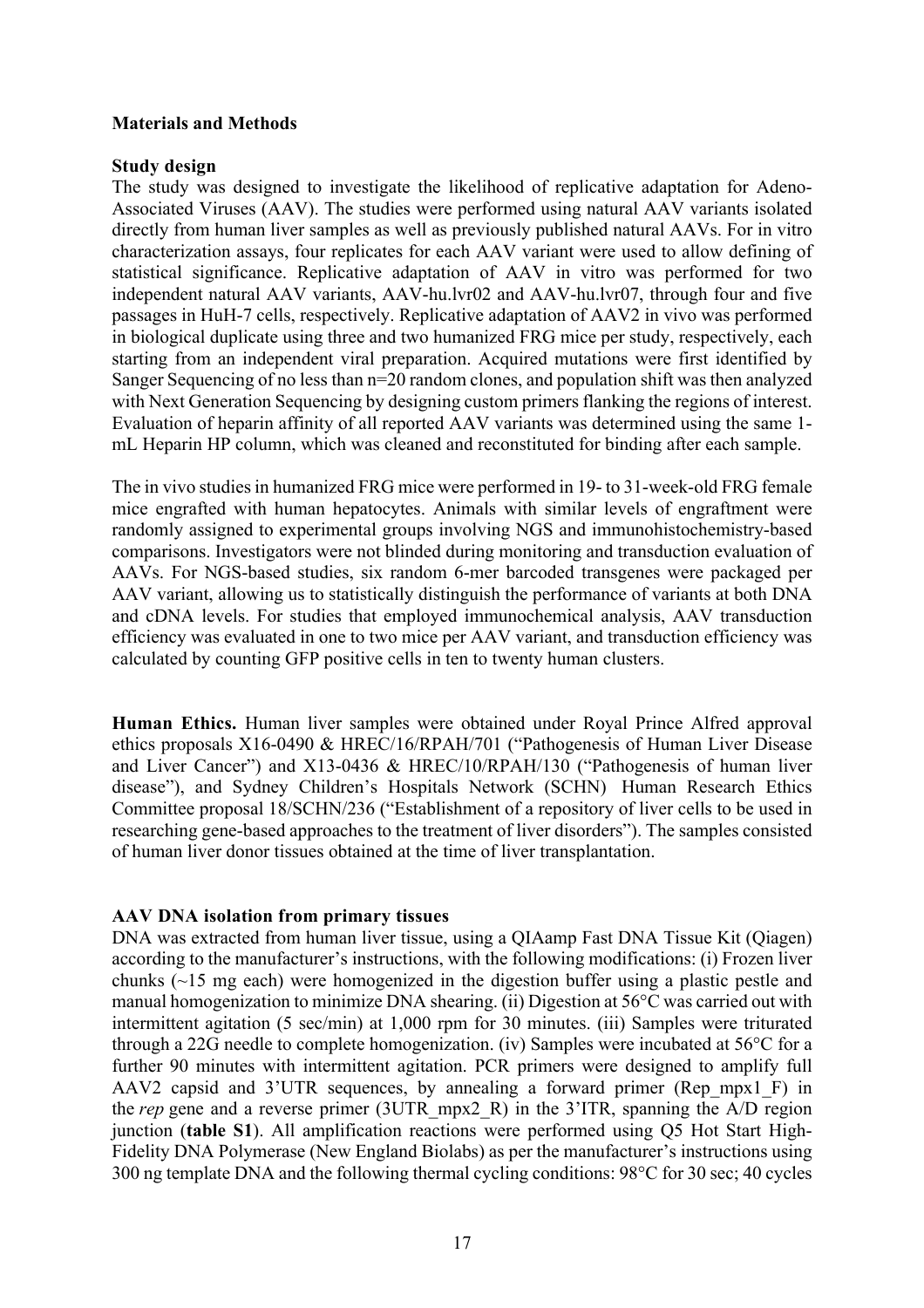of 98°C for 10 sec, 67°C for 30 sec, 72°C for 2 min 30 sec; 72°C for 10 min. Capsid amplicons were cloned using the StrataClone Blunt PCR Cloning Kit (Agilent) according to the manufacturer's instructions, and Sanger-sequenced at the Australian Genome Research Facility (Westmead, Australia) using standard M13 (-20) and M13 Reverse sequencing primers, as well as amplicon-specific internal sequencing primers. Samples were named similarly to the nomenclature used by Chen *et al.* (*30*), denoting the species and organ of origin, suffixed by ascending numbers in temporal order of their amplification from DNA and thus not linked to patient or sample numbers (AAV-hu.Lvr01).

#### **Mouse studies**

All animal care and experimental procedures were approved by the joint Children's Medical Research Institute and The Children's Hospital at Westmead Animal Care and Ethics Committee. CMRI's established *Fah*−/−*Rag2*−/−*Il2rg*−/− (FRG) mouse(*25*) colony was used to breed recipient animals. FRG mice were housed in individually ventilated cages with 2-  $(2-nitro-4-trifluoro-methylbenzoyl)-1,3-cyclohexanedione (NTBC)-supplemented$ drinking water (8 mg / mL). FRG mice, 6 to 8 weeks old, were engrafted with human hepatocytes (Lonza Group Ltd., Basel, Switzerland) as described previously (*25*). Humanized FRG (hFRG) mice were placed on 10 % NTBC prior to transduction with vectors and were maintained on 10 % NTBC until harvest. Detailed information on all mice used in the study, including individual estimated repopulation, can be found in **table S2**.

The vector for injection was made up to a final volume of 150 μL using saline. Mice were randomly selected and transduced by intravenous injection (lateral tail vein) with the indicated vectors at a dose of  $5 \times 10^{10}$  vg/vector for NGS comparison, and at a dose of 2  $\times$ 1011 vg/vector for immunohistochemistry (with the exception of the *in vivo* adaptation, see "*in vivo* adaptation" subsection). Mice were euthanized by  $CO<sub>2</sub>$  inhalation 2 weeks after transduction for immunohistochemistry and 1 week after transduction for barcoded Next-Generation Sequencing analysis. Hepatocytes for flow cytometry analysis were obtained by collagenase perfusion of the liver (see below).

#### **Isolation of human hepatocytes by collagenase perfusion**

To perfuse mouse liver and obtain single-cell suspension, the inferior vena cava (IVC) was cannulated, and the solutions were pumped with an osmotic minipump (Gilson Minipuls 3) in the following order: 25 mL of Hank's balanced salt solution (HBSS) (−/−) (cat # H9394; Sigma), 25 mL of HBSS  $(-/-)$  supplemented with 0.5 mM EDTA, 25 ml HBSS  $(-/-)$ , and 25 mL of HBSS (-/-) supplemented with 5 mM CaCl<sub>2</sub>, 0.05 % wt/vol collagenase IV (Sigma) and 0.01 % wt/vol DNase I (Sigma).

Following perfusion, the liver was carefully removed and placed in a Petri dish containing 25 ml of Dulbecco's modified Eagle's medium (DMEM) supplemented with 10 % fetal bovine serum (FBS). The blunt end of a scalpel blade was used to break the liver capsule to release the cells into the medium. After collection, the cells were spun down at  $50 \times g$  for 3 min at 4 °C. The pellet was resuspended in 21 mL of DMEM and passed through a 100-μm nylon cell strainer. Isotonic Percoll (9 mL) (1 part of 10 × PBS (-/-) with 9 parts of Percoll; GE Healthcare) was added to the cell suspension to separate live and dead cells. Live cells were pelleted at  $650 \times g$  for 10 min at 4 °C and the pellet was resuspended in FACS buffer (PBS (−/−) with 5 % FBS and 5 mM EDTA). To delineate between mouse liver cells and human hepatocytes, cells were labelled with phycoerythrin (PE)-conjugated anti-human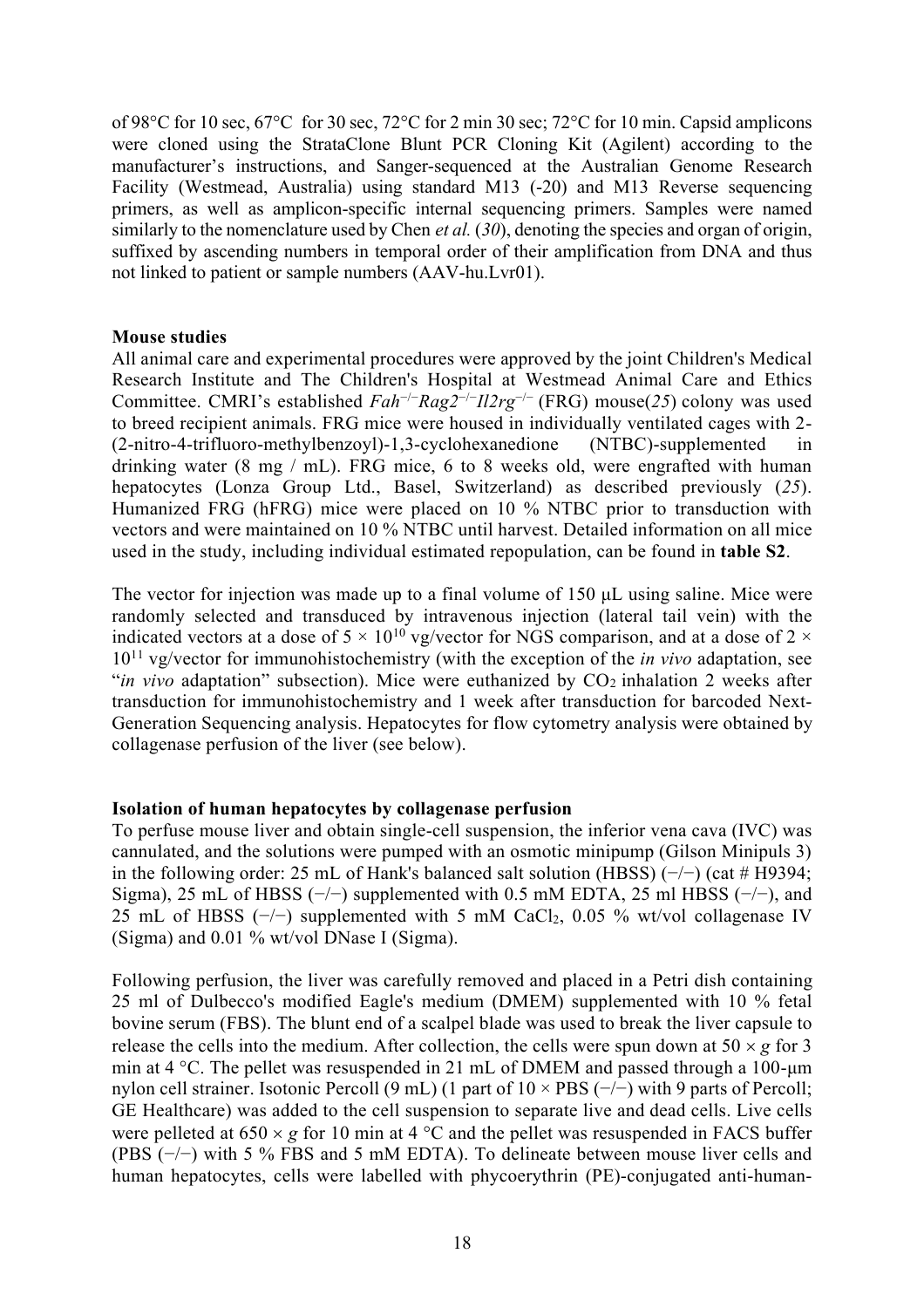HLA-ABC (clone W6/32; Invitrogen 12-9983-42; 1:20), biotin-conjugated anti-mouse-H2Kb (clone AF6-88.5, BD Pharmigen 553568; 1:100) and allophycocyanin (APC) conjugated streptavidin (eBioscience 17-4317-82; 1:500). GFP-positive labelled samples were sorted to a minimal 95 % purity using a BD Influx cell sorter. Flow cytometry was performed in the Flow Cytometry Facility, Westmead Institute for Medical Research, Westmead, NSW, Australia. The data were analyzed using FlowJo 7.6.1 (FlowJo, LLC).

#### **Adeno-associated virus transgene constructs**

AAV transgene constructs were cloned using standard molecular biological techniques. All of the vectors used in the study contain AAV2 ITR sequences. The AAV construct pLSP1 eGFP-WPRE-BGHpA, which encodes eGFP under the transcriptional control of a heterologous promoter containing one copy of the *SERPINA1* (hAAT) promoter and two copies of the *APOE* enhancer element, has been previously reported (*47*). Eighty four (n=84) versions of the pLSP1-eGFP-BC-WPRE-BGHpA construct were produced by cloning n=84 unique 6-mer barcodes downstream of eGFP.

## **AAV vector packaging and viral production**

AAV constructs were packaged into AAV capsids using HEK-293 cells and a helper-virusfree system as previously described (*48*). Genomes were packaged in capsid serotypes AAV2, AAV8, LK03 and AAV13 using packaging plasmid constructs pAAV2, pAAV8, pAAV-LK03 and pAAV13, respectively. Replication-competent (RC) AAV variants were packaged by co-transfection of a corresponding p-AAV plasmid containing the full-length AAV genome (ITR2-*rep2*-*cap*-ITR2) and pAd5 into HEK-293T cells.

All vector/virus were purified using iodixanol gradient ultracentrifugation as previously described (*49*). AAV preparations were titred using real-time quantitative PCR (qPCR) using *eGFP*-specific qPCR primers GFP-qPCR-For/Rev or AAV2-*rep*-specific qPCR primers Rep-qPCR-For/Rev (**table S1).** For *in vivo* testing of hu.Lvr capsids (study reported in **Fig. 1B-C**), culture adapted hu.Lvr07 (study reported in **Fig. 2G-H**) and AAV2 variants (study reported in **Fig4. A-B**) n=6 independent barcoded transgenes were packaged per capsid using two different concentrations ( $n=3$  barcoded transgenes at high dose: 13  $\mu$ g / transgene per preparation, and n=3 barcoded transgenes at low dose: 1.3 µg / transgene per preparation). The presence of the two distinct populations was confirmed by next-generation sequencing of the pre-injection mix. This approach effectively allows the simultaneous test of the same capsid at two doses in a single hFRG mouse. Following normalization to the pre-injection mix, no difference was found between results obtained with transgenes at high and low doses. Thus, data are presented normalized.

#### **In vitro adaptation**

The isolated AAV-hu.lvr07 was produced to package an ITR2-*rep2*-*caphu.lvr07*-ITR2 replication-competent AAV2-based genome using the crude lysate production method previously described (*50*). The adaptation was performed following a previously published protocol for selection of a replication-competent library in the presence of wtAd5 (ATCC, Lot# 70010153) (*50*). Briefly, HuH-7 cells were infected in duplicates at five 10-fold serial dilutions. Cells were washed with  $1 \times PBS$  6 hours after infection and one of the duplicate series was co-infected with wtAd5, while the other dilution series served as a non-Ad5 replication control. No AAV genomes were detected in hAd5 only control (**fig. S12**).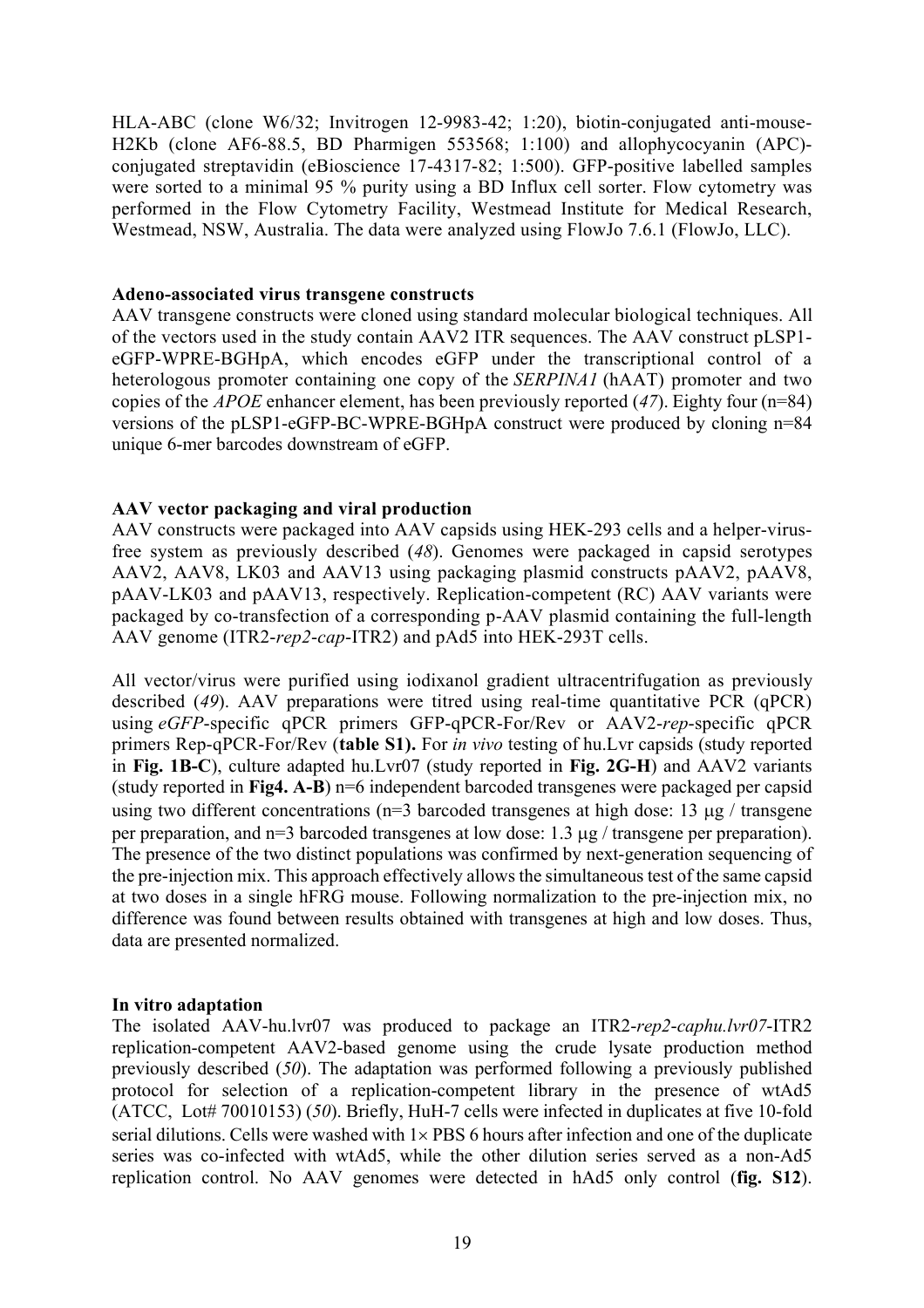Replication was measured 72 hours after wtAd5 co-infection by SYBR green qPCR quantification of AAV genomes in wtAd5 co-infected vs control wells, using *rep2* specific oligos (Rep-F1/Rep-F2). The sample with the highest AAV dilution that led to a 100-fold Cq increase over the respective non-Ad5 control was chosen for the subsequent round of selection. To monitor the progress of natural mutagenesis/culture adaptation, after each round of selection, n=24 random AAV genomes were recovered and sequenced with External Seq F/R primers (**table S1**).

## **In vivo adaptation of RC-AAV2**

Humanized FRG mice were injected with  $1.2 \times 10^{12}$  vg of replication-competent RC-AAV2 by i.v tail vein administration.  $5\times10^9$  PFUs of wild-type human adenovirus-5 (ATCC, VR-5, Lot# 70010153**)** was administered intraperitoneally (i.p.) 24 h later. Xenograft livers were harvested 72 hrs after hAd5 administration, homogenized and snap frozen in liquid nitrogen. To extract AAV particles, approximately 0.3 g fragment of liver was subjected to three freeze-thaw cycles and mechanical homogenization in the presence of  $2 \times w/v$  of PBS. Sample was subsequently centrifuged for 30 min at 4°C at top speed in a table-top centrifuge to separate the viruscontaining supernatant from cellular debris. To inactivate wtAd5, the virus-containing supernatant was incubated at 65°C for 30 min. Following titration by qPCR, 200 µL of the virus-containing supernatant was administrated i.p. into hFRG mouse for subsequent round of selection. Non-engrafted naïve FRG mice were used as control. Consistent with previous findings(*19*), hAd5 did not support effective AAV replication in murine hepatocytes. A similarly engrafted hFRG (#445) was injected with hAd5 only and processed as described above. No detectable AAV genomes were found on hAd5 only control (**fig. S26**)

#### **Barcode amplification, next-generation sequencing and distribution analysis**

The 150 base pair region surrounding the 6-mer barcode was amplified with Q5 High-Fidelity DNA Polymerase (NEB, Cat# M0491L) using BC\_F and BC\_R primers (**table S1**). Next-generation sequencing library preparations and sequencing using a  $2\times150$  paired-end configuration were performed by Genewiz (Suzhou, China) using an Illumina MiSeq instrument. A workflow was written in Snakemake (5.6)(*51*) to process reads and count barcodes. Paired reads were merged using BBMerge and then filtered for reads of the expected length in a second pass through BBDuk, both from BBTools 38.68 (https://sourceforge.net/projects/bbmap/). The merged, filtered fastq files were passed to a Perl (5.26)(*52*) script that identified barcodes corresponding to AAV variants. NGS reads from the DNA and cDNA populations were normalized to the reads from the pre-injection mix. The analyzed NGS data per sample can be found in **tables S3-S5 and is detailed in Data File S1.** 

#### **Heparin binding assay**

The heparin affinity of various AAV vector variants was determined using a 1-mL HiTrap Heparin HP column (GE Healthcare, Cat #1704601, Lot #10276193) on an ÄKTA pure 25 M2 (GE Healthcare) fast protein liquid chromatography system. A detailed protocol can be found at the Supplementary Materials and Methods Section.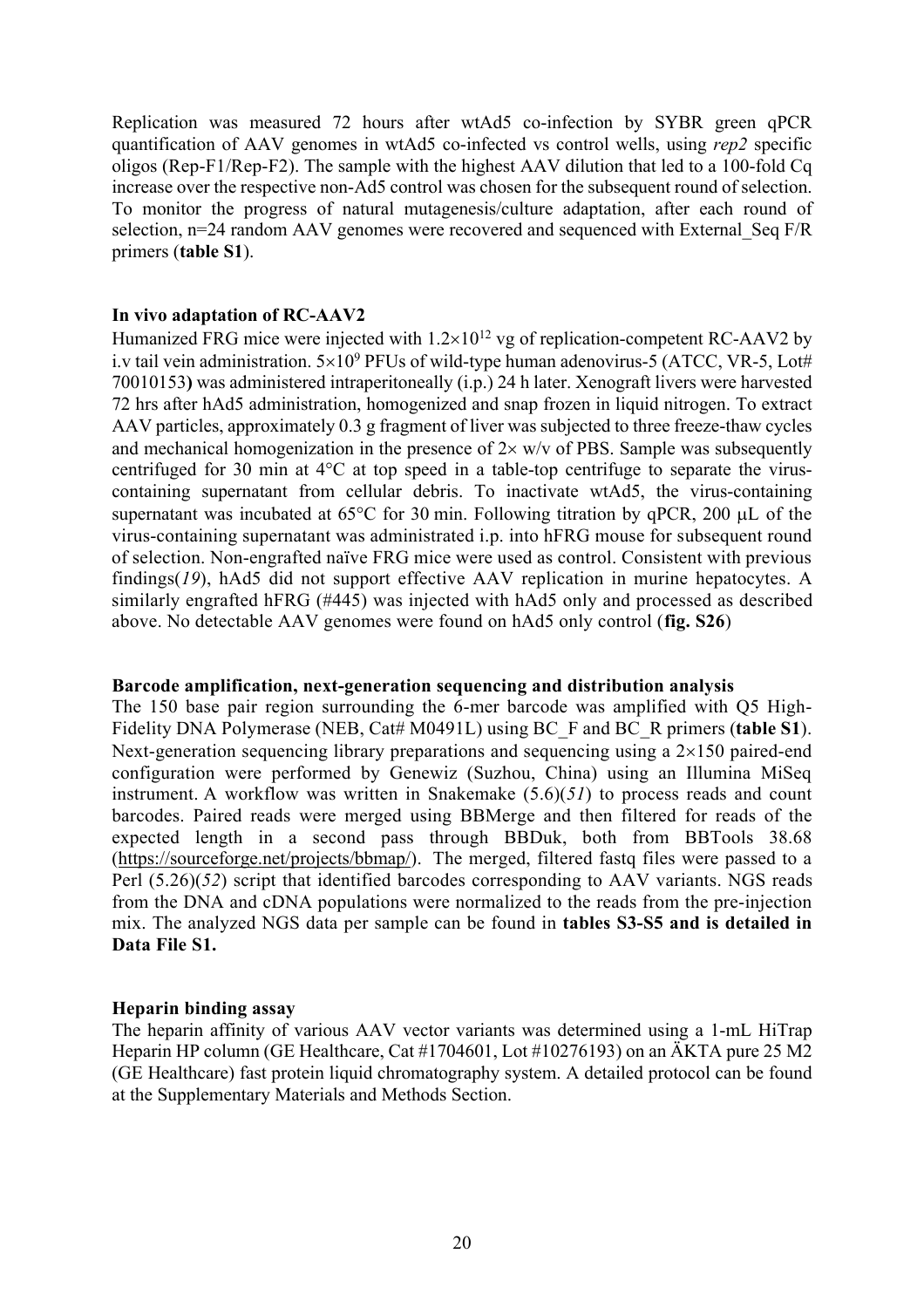#### **AAV structural visualizations**

To visualize the location of the residues of interest on the AAV-hu.Lvr07 capsid, a 3D homology model of a VP3 monomer was created by supplying the isolated sequence to the online the SWISS-MODEL server (*53*). A 60mer of the VP3 was then generated using the oligomer generator subroutine of the online Viperdb server(*54*), and visualized with the COOT application (*55*). The surface maps were generated in Chimera(*56*) and the stereographic roadmap was created in the program RIVEM (*57*). The positions of the three AAV2 amino acid changes of interest were visualized on the AAV2 capsid surface using VP3 crystal structure coordinates, RCSB PDB # 1LP3, following icosahedral matrix multiplication as described for AAV-hu.Lvr07. The viral asymmetric unit (**Fig. 3E-F**) is shown as a black triangle bounded by 2-, 3-, and 5-fold axes, depicted by an oval, triangle, and pentagon respectively, in both the surface map and the stereographic roadmap.

#### **Statistical analysis**

Nonparametric statistical analyses were performed using the two-tailed Mann–Whitney test with the specified biological and technical replicates in each experimental group. (\* P value  $\leq$ 0.05; \*\* P value  $\leq 0.01$ ; \*\*\*\* P  $\leq 0.0001$ , n.s. P value  $> 0.05$ ).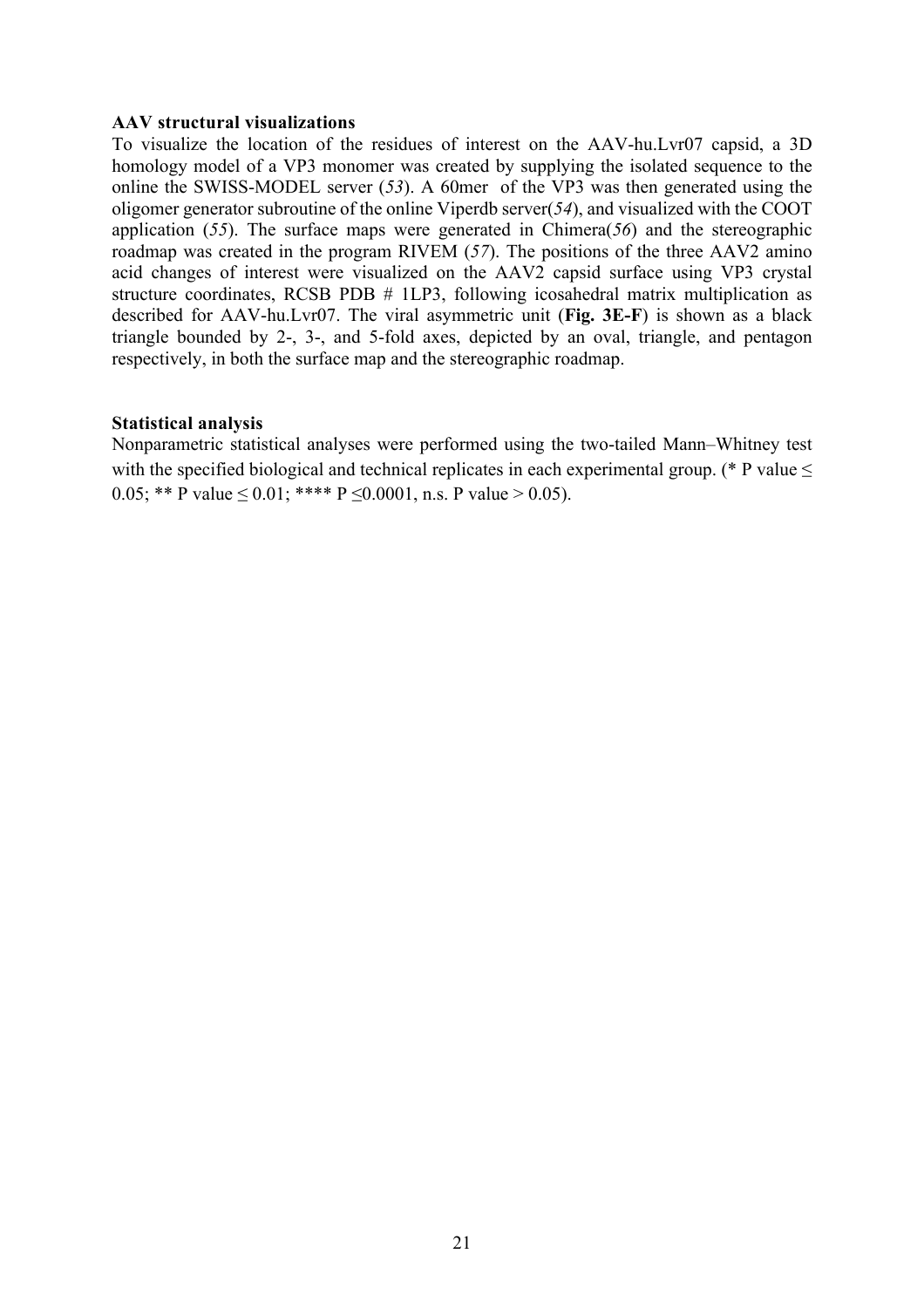## **List of Supplemental Materials**

## **Supplementary Materials and Methods**

**Fig. S1.** Phylogenetic analysis of AAV Rep proteins isolated from human liver (AAVhu.Lvr01, 02, 05 and 07).

**Fig. S2.** Murine transduction comparison of AAV-hu.Lvr capsids in the xenograft liver model.

**Fig. S3.** Multiple sequence alignment of prototypical AAV2 and AAV13 with related hu.Lvr capsids.

**Fig. S4.** HiTrap Heparin Column Binding assay of prototypical AAV2.

**Fig. S5.** HiTrap Heparin Column Binding assay of AAV-hu.Lvr01.

**Fig. S6.** HiTrap Heparin Column Binding assay of AAV-hu.Lvr02.

**Fig. S7.** HiTrap Heparin Column Binding assay of AAV-hu.Lvr03.

**Fig. S8.** HiTrap Heparin Column Binding assay of AAV-hu.Lvr04.

**Fig. S9.** HiTrap Heparin Column Binding assay of AAV-hu.Lvr05.

**Fig. S10.** HiTrap Heparin Column Binding assay of AAV-hu.Lvr06.

**Fig. S11.** HiTrap Heparin Column Binding assay of AAV-hu.Lvr07.

**Fig. S12.** Representative controls for the in vitro adaptation.

**Fig. S13.** Population shift of hu.Lvr02 N469 and E555 during in vitro adaptation.

**Fig. S14.** HiTrap Heparin Column Binding assay of caAAV-hu.Lvr07E530K.

Fig. S15. HiTrap Heparin Column Binding assay of AAV-hu.Lvr07<sup>G593R</sup>.

Fig. S16. HiTrap Heparin Column Binding assay of AAV-hu.Lvr02<sup>D469N+E555K</sup>.

**Fig. S17.** In vitro heparin competition assay of hu.Lvr02 and culture adapted AAVhu.Lvr02D469N+E555K.

**Fig. S18.** HiTrap Heparin Column Binding assay of AAV13.

**Fig. S19.** HiTrap Heparin Column Binding assay of AAV3B.

**Fig. S20.** HiTrap Heparin Column Binding assay of AAV2-R588I.

**Fig. S21.** HiTrap Heparin Column Binding assay of AAV2-R588T.

**Fig. S22.** HiTrap Heparin Column Binding assay of AAV2-R487Q.

**Fig. S23.** Murine transduction comparison of AAV2 capsid variants in the xenograft liver model.

**Fig. S24.** AAV yield comparison of RC-AAV2 and RC-AAV2-R588I.

**Fig. S25.** Immunohistochemical staining of engrafted human hepatocytes with human GAPDH and human fumarlyacetoacetase hydrolase (FAH).

**Fig. S26.** ddPCR analysis of chimeric liver lysate of hFRG #445.

**Fig. S27.** Murine transduction comparison of AAV-hu.Lvr07 and its adapted (E530K) variants in the xenograft liver model (FRG #164).

**Table S1.** Primer sequences

**Table S2.** hFRG individual mouse data

**Table S3.** In vivo comparison of hu.Lvr variants – NGS Read Summary

**Table S4.** In vivo comparison of culture adapted hu.Lvr07 variant – NGS Read Summary

**Table S5.** In vivo comparison of AAV2 variants – NGS Read Summary

**Table S6.** Summary of HiTrap Heparin Column Binding Assay

**Table S7.** Clonal Analysis of AAV2 in vivo adapted variants Round 1.

**Table S8.** Clonal Analysis of in vivo adapted variants Round 2.

**Table S9.** Clonal Analysis of *in vivo* adapted variants Round 3.

Data File S1 – Statistical analyses

Data File S2 – NGS data in tabular format for Figures 1B-C, 2G-H, 4A-B.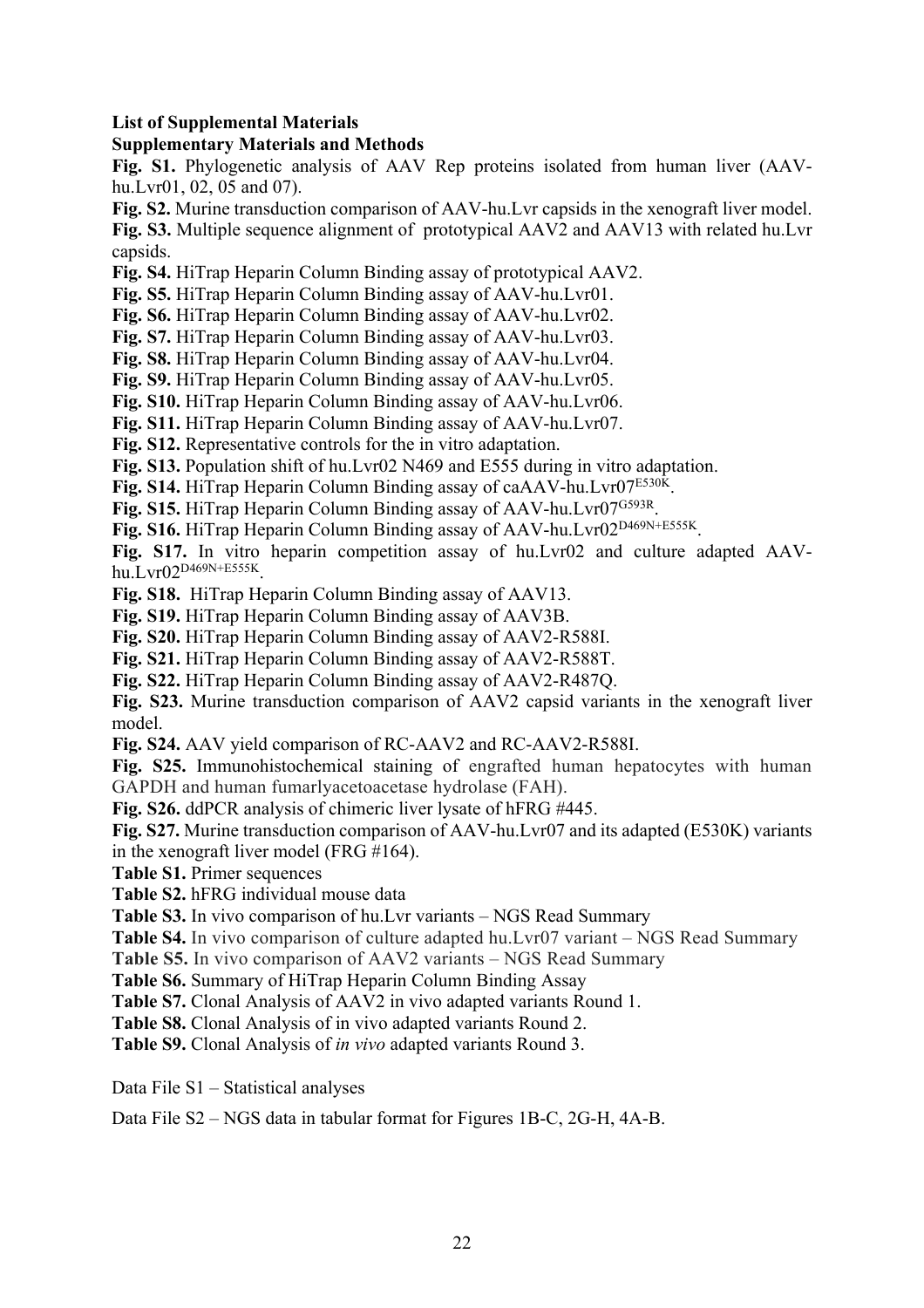# **References:**

- 1. R. W. Atchison, B. C. Casto, W. M. Hammon, Adenovirus-Associated Defective Virus Particles. *Science* **149**, 754-756 (1965).
- 2. G. Gao, L. H. Vandenberghe, M. R. Alvira, Y. Lu, R. Calcedo, X. Zhou, J. M. Wilson, Clades of Adeno-associated viruses are widely disseminated in human tissues. *J Virol* **78**, 6381-6388 (2004).
- 3. G. Gao, M. R. Alvira, S. Somanathan, Y. Lu, L. H. Vandenberghe, J. J. Rux, R. Calcedo, J. Sanmiguel, Z. Abbas, J. M. Wilson, Adeno-associated viruses undergo substantial evolution in primates during natural infections. *Proc Natl Acad Sci U S A* **100**, 6081-6086 (2003).
- 4. P. L. Hermonat, N. Muzyczka, Use of adeno-associated virus as a mammalian DNA cloning vector: transduction of neomycin resistance into mammalian tissue culture cells. *Proc Natl Acad Sci U S A* **81**, 6466-6470 (1984).
- 5. J. R. Mendell, S. Al-Zaidy, R. Shell, W. D. Arnold, L. R. Rodino-Klapac, T. W. Prior, L. Lowes, L. Alfano, K. Berry, K. Church, J. T. Kissel, S. Nagendran, J. L'Italien, D. M. Sproule, C. Wells, J. A. Cardenas, M. D. Heitzer, A. Kaspar, S. Corcoran, L. Braun, S. Likhite, C. Miranda, K. Meyer, K. D. Foust, A. H. M. Burghes, B. K. Kaspar, Single-Dose Gene-Replacement Therapy for Spinal Muscular Atrophy. *N Engl J Med* **377**, 1713-1722 (2017).
- 6. J. W. Bainbridge, A. J. Smith, S. S. Barker, S. Robbie, R. Henderson, K. Balaggan, A. Viswanathan, G. E. Holder, A. Stockman, N. Tyler, S. Petersen-Jones, S. S. Bhattacharya, A. J. Thrasher, F. W. Fitzke, B. J. Carter, G. S. Rubin, A. T. Moore, R. R. Ali, Effect of gene therapy on visual function in Leber's congenital amaurosis. *N Engl J Med* **358**, 2231-2239 (2008).
- 7. L. A. George, S. K. Sullivan, A. Giermasz, J. E. J. Rasko, B. J. Samelson-Jones, J. Ducore, A. Cuker, L. M. Sullivan, S. Majumdar, J. Teitel, C. E. McGuinn, M. V. Ragni, A. Y. Luk, D. Hui, J. F. Wright, Y. Chen, Y. Liu, K. Wachtel, A. Winters, S. Tiefenbacher, V. R. Arruda, J. C. M. van der Loo, O. Zelenaia, D. Takefman, M. E. Carr, L. B. Couto, X. M. Anguela, K. A. High, Hemophilia B Gene Therapy with a High-Specific-Activity Factor IX Variant. *N Engl J Med* **377**, 2215-2227 (2017).
- 8. A. C. Nathwani, U. M. Reiss, E. G. Tuddenham, C. Rosales, P. Chowdary, J. McIntosh, M. Della Peruta, E. Lheriteau, N. Patel, D. Raj, A. Riddell, J. Pie, S. Rangarajan, D. Bevan, M. Recht, Y. M. Shen, K. G. Halka, E. Basner-Tschakarjan, F. Mingozzi, K. A. High, J. Allay, M. A. Kay, C. Y. Ng, J. Zhou, M. Cancio, C. L. Morton, J. T. Gray, D. Srivastava, A. W. Nienhuis, A. M. Davidoff, Long-term safety and efficacy of factor IX gene therapy in hemophilia B. *N Engl J Med* **371**, 1994-2004 (2014).
- 9. A. C. Nathwani, E. G. Tuddenham, S. Rangarajan, C. Rosales, J. McIntosh, D. C. Linch, P. Chowdary, A. Riddell, A. J. Pie, C. Harrington, J. O'Beirne, K. Smith, J. Pasi, B. Glader, P. Rustagi, C. Y. Ng, M. A. Kay, J. Zhou, Y. Spence, C. L. Morton, J. Allay, J. Coleman, S. Sleep, J. M. Cunningham, D. Srivastava, E. Basner-Tschakarjan, F. Mingozzi, K. A. High, J. T. Gray, U. M. Reiss, A. W. Nienhuis, A. M. Davidoff, Adenovirus-associated virus vector-mediated gene transfer in hemophilia B. *N Engl J Med* **365**, 2357-2365 (2011).
- 10. L. Wang, H. Morizono, J. Lin, P. Bell, D. Jones, D. McMenamin, H. Yu, M. L. Batshaw, J. M. Wilson, Preclinical evaluation of a clinical candidate AAV8 vector for ornithine transcarbamylase (OTC) deficiency reveals functional enzyme from each persisting vector genome. *Mol Genet Metab* **105**, 203-211 (2012).
- 11. M. D. Hoggan, N. R. Blacklow, W. P. Rowe, Studies of small DNA viruses found in various adenovirus preparations: physical, biological, and immunological characteristics. *Proc Natl Acad Sci U S A* **55**, 1467-1474 (1966).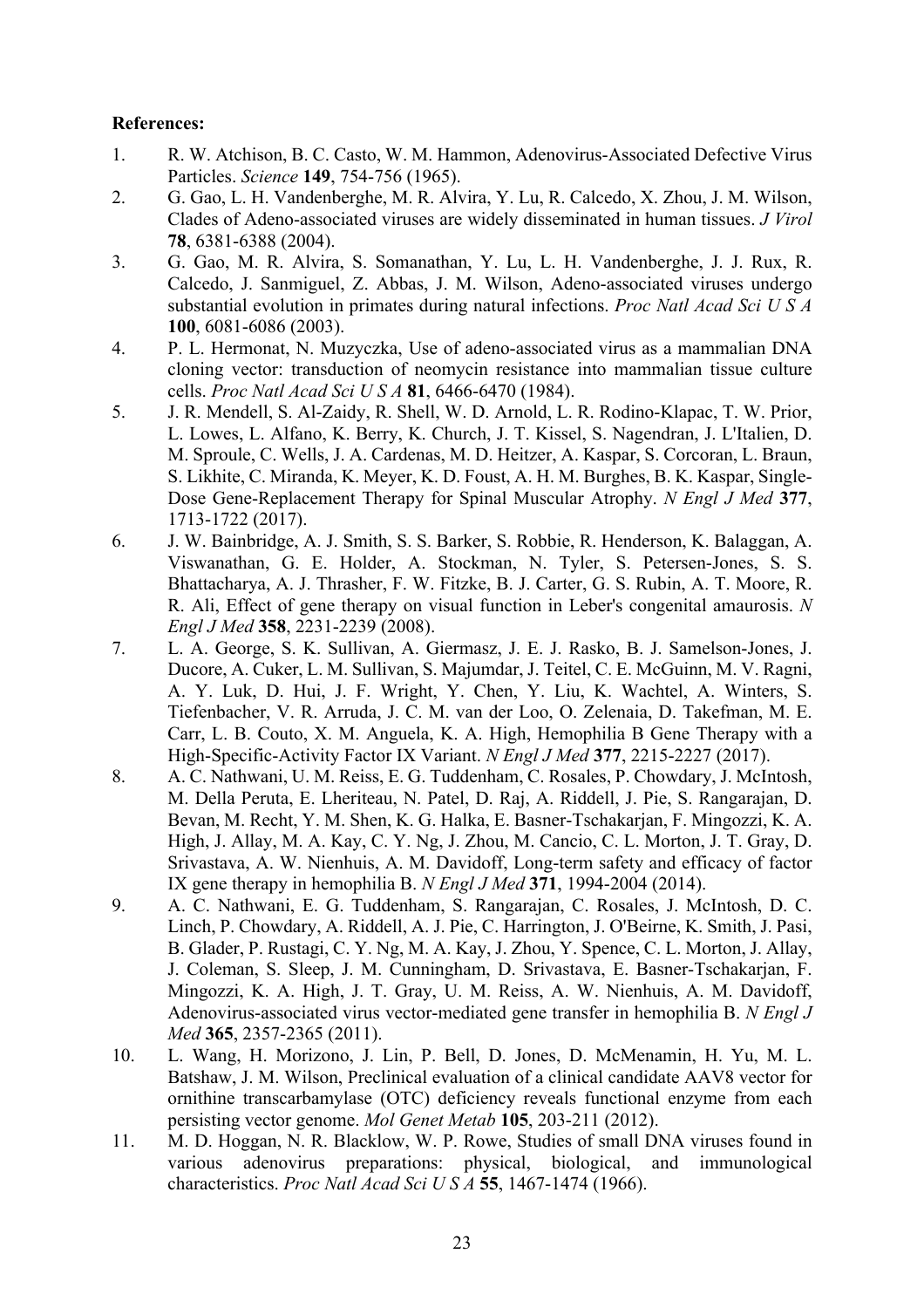- 12. G. J. Logan, A. P. Dane, C. V. Hallwirth, C. M. Smyth, E. E. Wilkie, A. K. Amaya, E. Zhu, N. Khandekar, S. L. Ginn, S. H. Y. Liao, S. C. Cunningham, N. Sasaki, M. Cabanes-Creus, P. P. L. Tam, D. W. Russell, L. Lisowski, I. E. Alexander, Identification of liver-specific enhancer-promoter activity in the 3' untranslated region of the wild-type AAV2 genome. *Nat Genet* **49**, 1267-1273 (2017).
- 13. C. Summerford, R. J. Samulski, Membrane-associated heparan sulfate proteoglycan is a receptor for adeno-associated virus type 2 virions. *J Virol* **72**, 1438-1445 (1998).
- 14. Q. Xie, W. Bu, S. Bhatia, J. Hare, T. Somasundaram, A. Azzi, M. S. Chapman, The atomic structure of adeno-associated virus (AAV-2), a vector for human gene therapy. *Proc Natl Acad Sci U S A* **99**, 10405-10410 (2002).
- 15. A. Kern, K. Schmidt, C. Leder, O. J. Muller, C. E. Wobus, K. Bettinger, C. W. Von der Lieth, J. A. King, J. A. Kleinschmidt, Identification of a heparin-binding motif on adeno-associated virus type 2 capsids. *J Virol* **77**, 11072-11081 (2003).
- 16. M. Schmidt, L. Govindasamy, S. Afione, N. Kaludov, M. Agbandje-McKenna, J. A. Chiorini, Molecular characterization of the heparin-dependent transduction domain on the capsid of a novel adeno-associated virus isolate, AAV(VR-942). *J Virol* **82**, 8911- 8916 (2008).
- 17. S. R. Opie, K. H. Warrington, Jr., M. Agbandje-McKenna, S. Zolotukhin, N. Muzyczka, Identification of amino acid residues in the capsid proteins of adenoassociated virus type 2 that contribute to heparan sulfate proteoglycan binding. *J Virol* **77**, 6995-7006 (2003).
- 18. D. Grimm, J. S. Lee, L. Wang, T. Desai, B. Akache, T. A. Storm, M. A. Kay, In vitro and in vivo gene therapy vector evolution via multispecies interbreeding and retargeting of adeno-associated viruses. *J Virol* **82**, 5887-5911 (2008).
- 19. L. Lisowski, A. P. Dane, K. Chu, Y. Zhang, S. C. Cunningham, E. M. Wilson, S. Nygaard, M. Grompe, I. E. Alexander, M. A. Kay, Selection and evaluation of clinically relevant AAV variants in a xenograft liver model. *Nature* **506**, 382-386 (2014).
- 20. C. S. Manno, G. F. Pierce, V. R. Arruda, B. Glader, M. Ragni, J. J. Rasko, M. C. Ozelo, K. Hoots, P. Blatt, B. Konkle, M. Dake, R. Kaye, M. Razavi, A. Zajko, J. Zehnder, P. K. Rustagi, H. Nakai, A. Chew, D. Leonard, J. F. Wright, R. R. Lessard, J. M. Sommer, M. Tigges, D. Sabatino, A. Luk, H. Jiang, F. Mingozzi, L. Couto, H. C. Ertl, K. A. High, M. A. Kay, Successful transduction of liver in hemophilia by AAV-Factor IX and limitations imposed by the host immune response. *Nat Med* **12**, 342-347 (2006).
- 21. G. P. Gao, M. R. Alvira, L. Wang, R. Calcedo, J. Johnston, J. M. Wilson, Novel adenoassociated viruses from rhesus monkeys as vectors for human gene therapy. *Proc Natl Acad Sci U S A* **99**, 11854-11859 (2002).
- 22. A. M. Davidoff, J. T. Gray, C. Y. Ng, Y. Zhang, J. Zhou, Y. Spence, Y. Bakar, A. C. Nathwani, Comparison of the ability of adeno-associated viral vectors pseudotyped with serotype 2, 5, and 8 capsid proteins to mediate efficient transduction of the liver in murine and nonhuman primate models. *Mol Ther* **11**, 875-888 (2005).
- 23. A. C. Nathwani, J. T. Gray, J. McIntosh, C. Y. Ng, J. Zhou, Y. Spence, M. Cochrane, E. Gray, E. G. Tuddenham, A. M. Davidoff, Safe and efficient transduction of the liver after peripheral vein infusion of self-complementary AAV vector results in stable therapeutic expression of human FIX in nonhuman primates. *Blood* **109**, 1414-1421 (2007).
- 24. A. C. Nathwani, J. T. Gray, C. Y. Ng, J. Zhou, Y. Spence, S. N. Waddington, E. G. Tuddenham, G. Kemball-Cook, J. McIntosh, M. Boon-Spijker, K. Mertens, A. M. Davidoff, Self-complementary adeno-associated virus vectors containing a novel liverspecific human factor IX expression cassette enable highly efficient transduction of murine and nonhuman primate liver. *Blood* **107**, 2653-2661 (2006).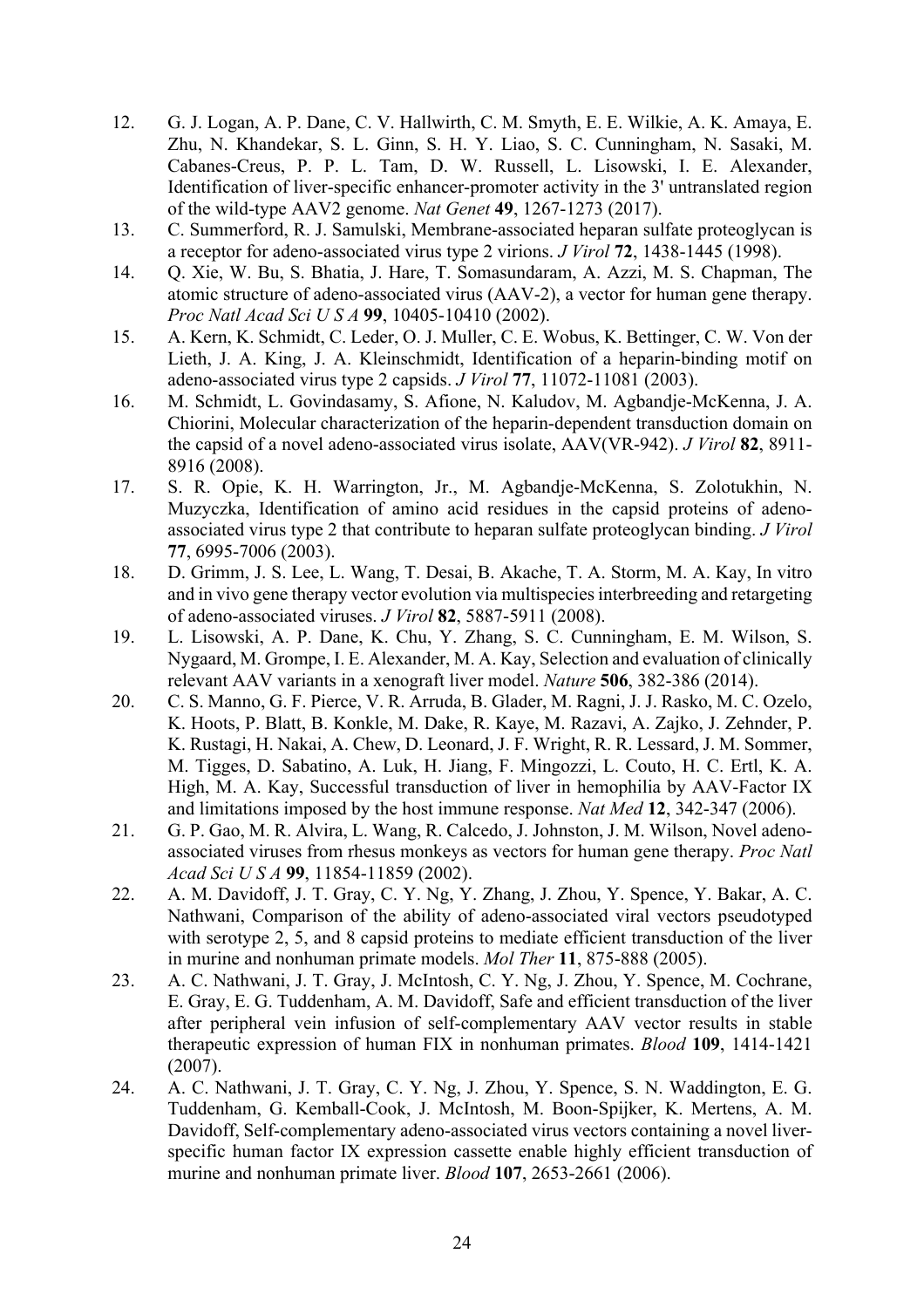- 25. H. Azuma, N. Paulk, A. Ranade, C. Dorrell, M. Al-Dhalimy, E. Ellis, S. Strom, M. A. Kay, M. Finegold, M. Grompe, Robust expansion of human hepatocytes in Fah-/- /Rag2-/-/Il2rg-/- mice. *Nat Biotechnol* **25**, 903-910 (2007).
- 26. N. K. Paulk, K. Pekrun, E. Zhu, S. Nygaard, B. Li, J. Xu, K. Chu, C. Leborgne, A. P. Dane, A. Haft, Y. Zhang, F. Zhang, C. Morton, M. B. Valentine, A. M. Davidoff, A. C. Nathwani, F. Mingozzi, M. Grompe, I. E. Alexander, L. Lisowski, M. A. Kay, Bioengineered AAV Capsids with Combined High Human Liver Transduction In Vivo and Unique Humoral Seroreactivity. *Mol Ther* **26**, 289-303 (2018).
- 27. M. Cabanes-Creus, A. Westhaus, R. G. Navarro, G. Baltazar, E. Zhu, A. K. Amaya, S. H. Y. Liao, S. Scott, E. Sallard, K. L. Dilworth, A. Rybicki, M. Drouyer, C. V. Hallwirth, A. Bennett, G. Santilli, A. J. Thrasher, M. Agbandje-McKenna, I. E. Alexander, L. Lisowski, Attenuation of Heparan Sulfate Proteoglycan Binding Enhances In Vivo Transduction of Human Primary Hepatocytes with AAV2. *Mol Ther Methods Clin Dev* **17**, 1139-1154 (2020).
- 28. J. C. Nault, S. Datta, S. Imbeaud, A. Franconi, M. Mallet, G. Couchy, E. Letouze, C. Pilati, B. Verret, J. F. Blanc, C. Balabaud, J. Calderaro, A. Laurent, M. Letexier, P. Bioulac-Sage, F. Calvo, J. Zucman-Rossi, Recurrent AAV2-related insertional mutagenesis in human hepatocellular carcinomas. *Nat Genet* **47**, 1187-1193 (2015).
- 29. T. La Bella, S. Imbeaud, C. Peneau, I. Mami, S. Datta, Q. Bayard, S. Caruso, T. Z. Hirsch, J. Calderaro, G. Morcrette, C. Guettier, V. Paradis, G. Amaddeo, A. Laurent, L. Possenti, L. Chiche, P. Bioulac-Sage, J. F. Blanc, E. Letouze, J. C. Nault, J. Zucman-Rossi, Adeno-associated virus in the liver: natural history and consequences in tumour development. *Gut* **69**, 737-747 (2019).
- 30. C. L. Chen, R. L. Jensen, B. C. Schnepp, M. J. Connell, R. Shell, T. J. Sferra, J. S. Bartlett, K. R. Clark, P. R. Johnson, Molecular characterization of adeno-associated viruses infecting children. *J Virol* **79**, 14781-14792 (2005).
- 31. S. C. Cunningham, A. P. Dane, A. Spinoulas, G. J. Logan, I. E. Alexander, Gene delivery to the juvenile mouse liver using AAV2/8 vectors. *Mol Ther* **16**, 1081-1088 (2008).
- 32. N. Purohit, A. Jain, V. Mathews, G. R. Jayandharan, Molecular characterization of novel Adeno-associated virus variants infecting human tissues. *Virus Res*, 197716 (2019).
- 33. T. F. Lerch, M. S. Chapman, Identification of the heparin binding site on adenoassociated virus serotype 3B (AAV-3B). *Virology* **423**, 6-13 (2012).
- 34. F. Zhang, J. Aguilera, J. M. Beaudet, Q. Xie, T. F. Lerch, O. Davulcu, W. Colon, M. S. Chapman, R. J. Linhardt, Characterization of interactions between heparin/glycosaminoglycan and adeno-associated virus. *Biochemistry* **52**, 6275-6285 (2013).
- 35. A. Srivastava, E. W. Lusby, K. I. Berns, Nucleotide sequence and organization of the adeno-associated virus 2 genome. *J Virol* **45**, 555-564 (1983).
- 36. M. Nonnenmacher, T. Weber, Intracellular transport of recombinant adeno-associated virus vectors. *Gene Ther* **19**, 649-658 (2012).
- 37. V. Cagno, E. D. Tseligka, S. T. Jones, C. Tapparel, Heparan Sulfate Proteoglycans and Viral Attachment: True Receptors or Adaptation Bias? *Viruses* **11**, (2019).
- 38. O. S. Gorbatyuk, K. H. Warrington, Jr., M. S. Gorbatyuk, I. Zolotukhin, A. S. Lewin, N. Muzyczka, Biodistribution of adeno-associated virus type 2 with mutations in the capsid that contribute to heparan sulfate proteoglycan binding. *Virus Res* **274**, 197771 (2019).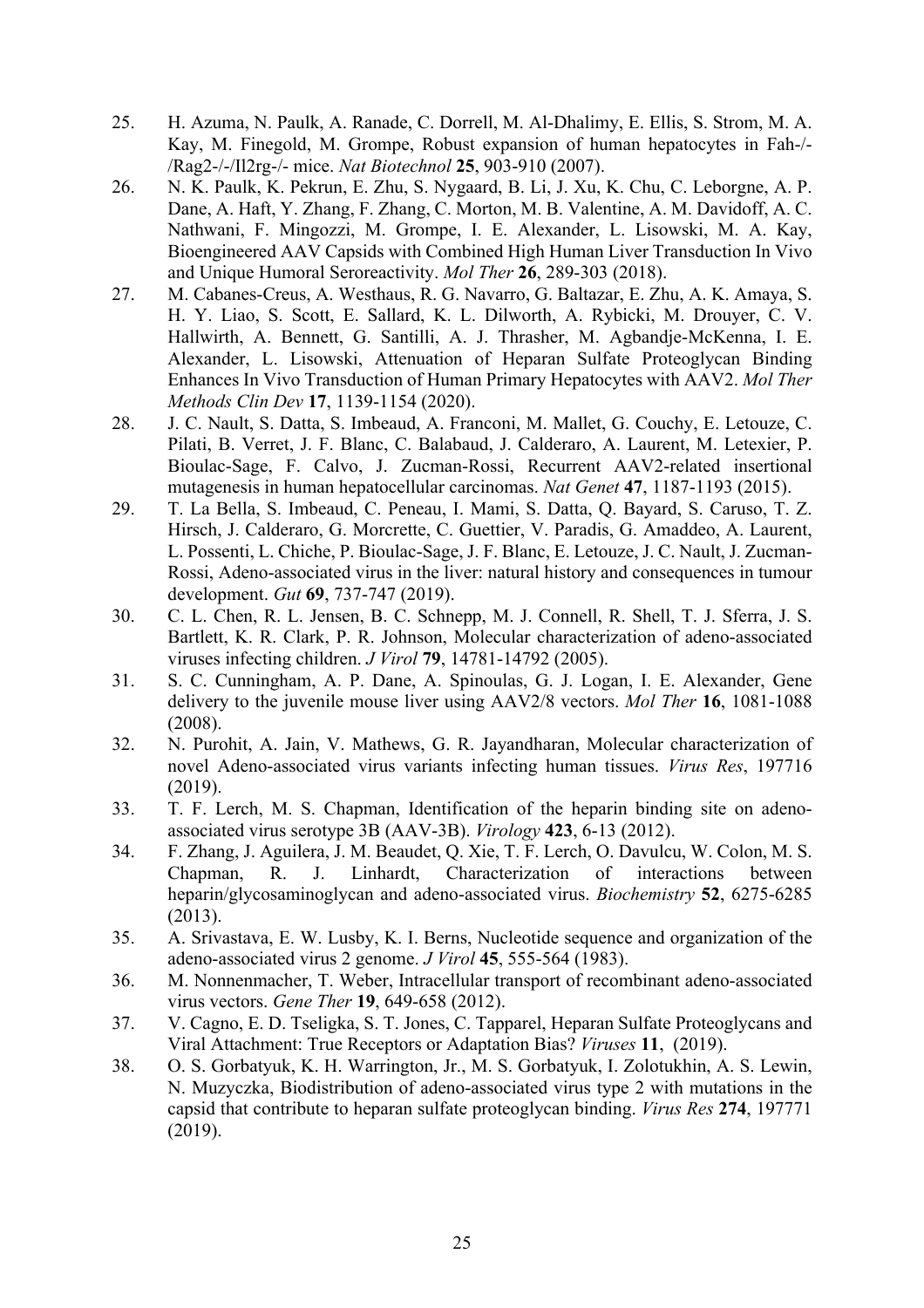- 39. M. C. Meneghetti, A. J. Hughes, T. R. Rudd, H. B. Nader, A. K. Powell, E. A. Yates, M. A. Lima, Heparan sulfate and heparin interactions with proteins. *J R Soc Interface* **12**, 0589 (2015).
- 40. L. A. Shackelton, C. R. Parrish, U. Truyen, E. C. Holmes, High rate of viral evolution associated with the emergence of carnivore parvovirus. *Proc Natl Acad Sci U S A* **102**, 379-384 (2005).
- 41. L. A. Shackelton, E. C. Holmes, Phylogenetic evidence for the rapid evolution of human B19 erythrovirus. *J Virol* **80**, 3666-3669 (2006).
- 42. R. A. Schwartz, C. T. Carson, C. Schuberth, M. D. Weitzman, Adeno-associated virus replication induces a DNA damage response coordinated by DNA-dependent protein kinase. *J Virol* **83**, 6269-6278 (2009).
- 43. R. Sanjuan, P. Domingo-Calap, Mechanisms of viral mutation. *Cell Mol Life Sci* **73**, 4433-4448 (2016).
- 44. R. Andino, E. Domingo, Viral quasispecies. *Virology* **479-480**, 46-51 (2015).
- 45. E. A. Rutledge, C. L. Halbert, D. W. Russell, Infectious clones and vectors derived from adeno-associated virus (AAV) serotypes other than AAV type 2. *J Virol* **72**, 309- 319 (1998).
- 46. K. Pekrun, G. De Alencastro, Q. J. Luo, J. Liu, Y. Kim, S. Nygaard, F. Galivo, F. Zhang, R. Song, M. R. Tiffany, J. Xu, M. Hebrok, M. Grompe, M. A. Kay, Using a barcoded AAV capsid library to select for clinically relevant gene therapy vectors. *JCI Insight* **4**, (2019).
- 47. A. P. Dane, S. C. Cunningham, N. S. Graf, I. E. Alexander, Sexually dimorphic patterns of episomal rAAV genome persistence in the adult mouse liver and correlation with hepatocellular proliferation. *Mol Ther* **17**, 1548-1554 (2009).
- 48. X. Xiao, J. Li, R. J. Samulski, Production of high-titer recombinant adeno-associated virus vectors in the absence of helper adenovirus. *J Virol* **72**, 2224-2232 (1998).
- 49. I. F. Khan, R. K. Hirata, D. W. Russell, AAV-mediated gene targeting methods for human cells. *Nat Protoc* **6**, 482-501 (2011).
- 50. M. Cabanes-Creus, S. L. Ginn, A. K. Amaya, S. H. Y. Liao, A. Westhaus, C. V. Hallwirth, P. Wilmott, J. Ward, K. L. Dilworth, G. Santilli, A. Rybicki, H. Nakai, A. J. Thrasher, A. C. Filip, I. E. Alexander, L. Lisowski, Codon-Optimization of Wild-Type Adeno-Associated Virus Capsid Sequences Enhances DNA Family Shuffling while Conserving Functionality. *Mol Ther Methods Clin Dev* **12**, 71-84 (2019).
- 51. J. Koster, S. Rahmann, Snakemake-a scalable bioinformatics workflow engine. *Bioinformatics* **34**, 3600 (2018).
- 52. L. Wall, S. Hay, The Perl Programming Language, version 5.26. (2017).
- 53. A. Waterhouse, M. Bertoni, S. Bienert, G. Studer, G. Tauriello, R. Gumienny, F. T. Heer, T. A. P. de Beer, C. Rempfer, L. Bordoli, R. Lepore, T. Schwede, SWISS-MODEL: homology modelling of protein structures and complexes. *Nucleic Acids Res* **46**, W296-w303 (2018).
- 54. M. Carrillo-Tripp, C. M. Shepherd, I. A. Borelli, S. Venkataraman, G. Lander, P. Natarajan, J. E. Johnson, C. L. Brooks, 3rd, V. S. Reddy, VIPERdb2: an enhanced and web API enabled relational database for structural virology. *Nucleic Acids Res* **37**, D436-442 (2009).
- 55. P. Emsley, B. Lohkamp, W. G. Scott, K. Cowtan, Features and development of Coot. *Acta Crystallogr D Biol Crystallogr* **66**, 486-501 (2010).
- 56. Z. Yang, K. Lasker, D. Schneidman-Duhovny, B. Webb, C. C. Huang, E. F. Pettersen, T. D. Goddard, E. C. Meng, A. Sali, T. E. Ferrin, UCSF Chimera, MODELLER, and IMP: an integrated modeling system. *J Struct Biol* **179**, 269-278 (2012).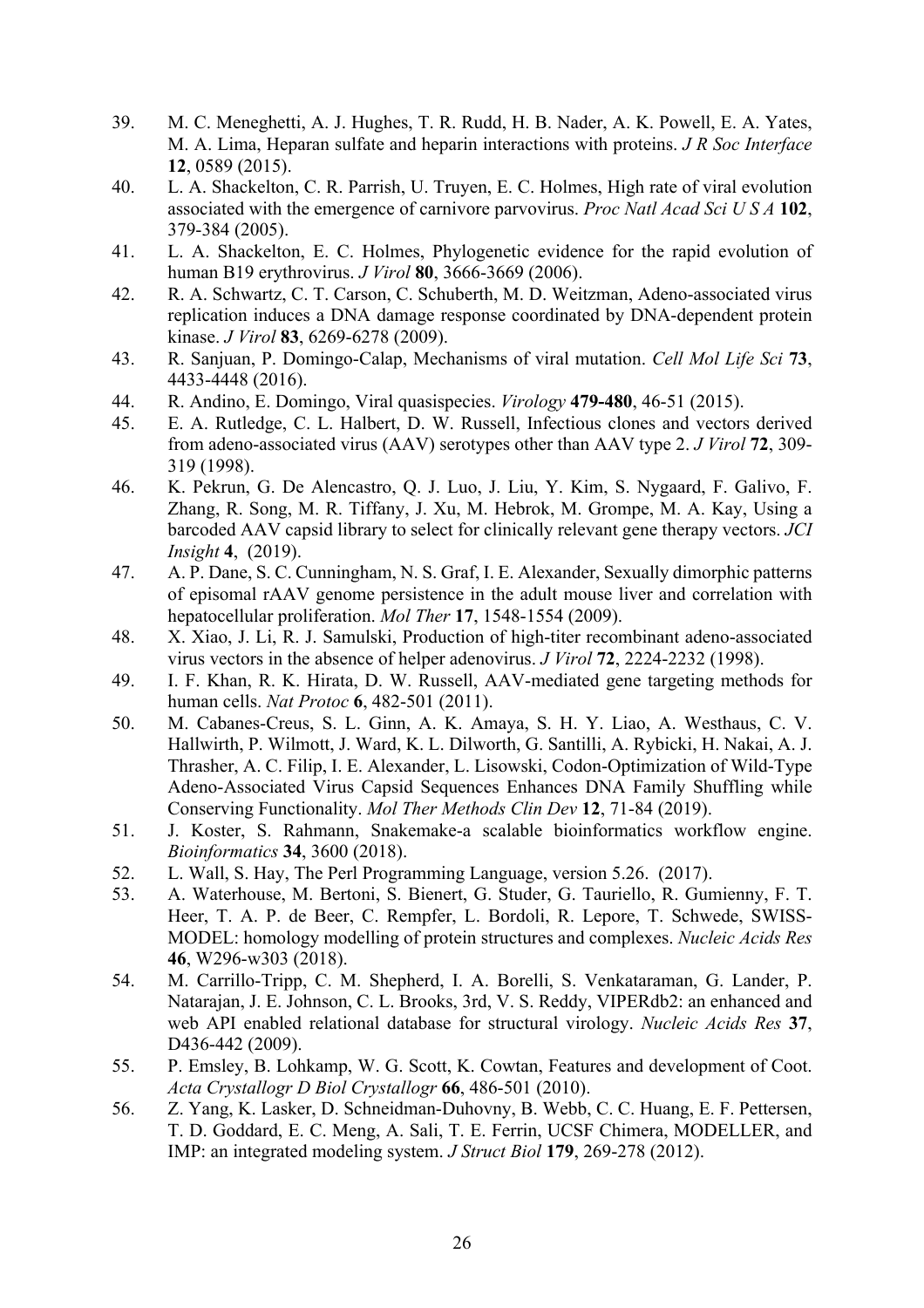- 57. C. Xiao, M. G. Rossmann, Interpretation of electron density with stereographic roadmap projections. *J Struct Biol* **158**, 182-187 (2007).
- 58. S. Scott. (Code Ocean, 2020).

## **Acknowledgements**

We thank CMRI Vector and Genome Engineering Facility for help in vector preparation, Rohan Shah from CMRI Cancer Data Science Group for consultations on the statistical analysis and the Cytometry Facility of the Westmead Institute for Medical Research for help with sorting of human/murine hepatocytes. We also would like to thank all the members of the CMRI Bioresources, with special thanks to Shelley Dimech.

## *Funding:*

This work was supported by project grants from Australian National Health and Medical Research Council (NHMRC) to L.L. and I.E.A. (APP1108311, APP1156431 and APP1161583). The work of L.L. was also supported by research grants from the Department of Science and Higher Education of Ministry of National Defense, Republic of Poland ("Kościuszko" k/10/8047/DNiSW/T – WIHE/3) and from the National Science Centre, Republic of Poland *(OPUS 13) (UMO-2017/25/B/NZ1/02790)*. I.E.A. was also supported by Discovery Project (DP150101253) grant from the Australian Research Council (ARC). AJT is a Wellcome Trust Principal Research Fellow. GS and AJT were supported by the NIHR Biomedical Research Centre at Great Ormond Street Hospital. M.A.M. and A.B. were supported by NSF grant DMS 1563234.

#### *Author contributions:*

M.C.-C., C.V.H., A.W., I.E.A. and L.L designed the experiments. M.C.-C, S.H.Y.L, E.Z. and R.G.N. performed the in vivo and in vitro vector comparisons and the in vivo replicative adaptations of RC-AAV2. C.V.H. isolated the AAV-hu.Lvr variants from human liver tissue. A.W. performed the tissue culture adaptation of AAV-hu.Lvr07 and M.C.-C and G.B. performed the tissue culture adaptation of AAV-hu.Lvr02. B.H.N., G.B. and M.C.-C generated the chromatography data. A.B. and M.A.M generated the structural visualizations. S.S. generated the script to identify barcodes corresponding to AAV variants. M.C.-C., C.V.H., A.W., B.H.N, S.H.Y.L, E.Z., R.G.N., G.B., S.S., A.B., generated reagents, protocols, performed and analyzed data. M.C.-C., C.V.H., M.D., I.E.A. and L.L. wrote the article and generated the figures. All authors reviewed, edited, and commented on the article.

#### *Competing interests:*

M.C-C., C.V.H., S.L.G., I.E.A. and L.L. are inventors on patent applications filed by Children's Medical Research Institute related to AAV capsid sequences and in vivo function of novel AAV variants (PCT/AU2020/050703, Title: Methods and AAV vectors for in vivo transduction). L.L. is a founder and scientific advisor of LogicBio Therapeutics and is the scientific founder of Reformer Therapeutics. L.L. and I.A.E. are co-founders of Exigen Biotherapeutics. A.J.T. is a co-founder and scientific consultant for Orchard Therapeutics, consultant for Rocket Pharmaceuticals, Generation bio, bluebird bio, 4Bio Capital Partners, and Sana Biotechnology. G.J.L. consults for Gyroscope Therapeutics. L.L. and I.A.E. have consulted on technologies addressed in this paper. L.L. has stocks and/or equity in LogicBio Therapeutics, Reformer Therapeutics, Orphinic Scientific and Exigen Biotherapeutics. I.A.E.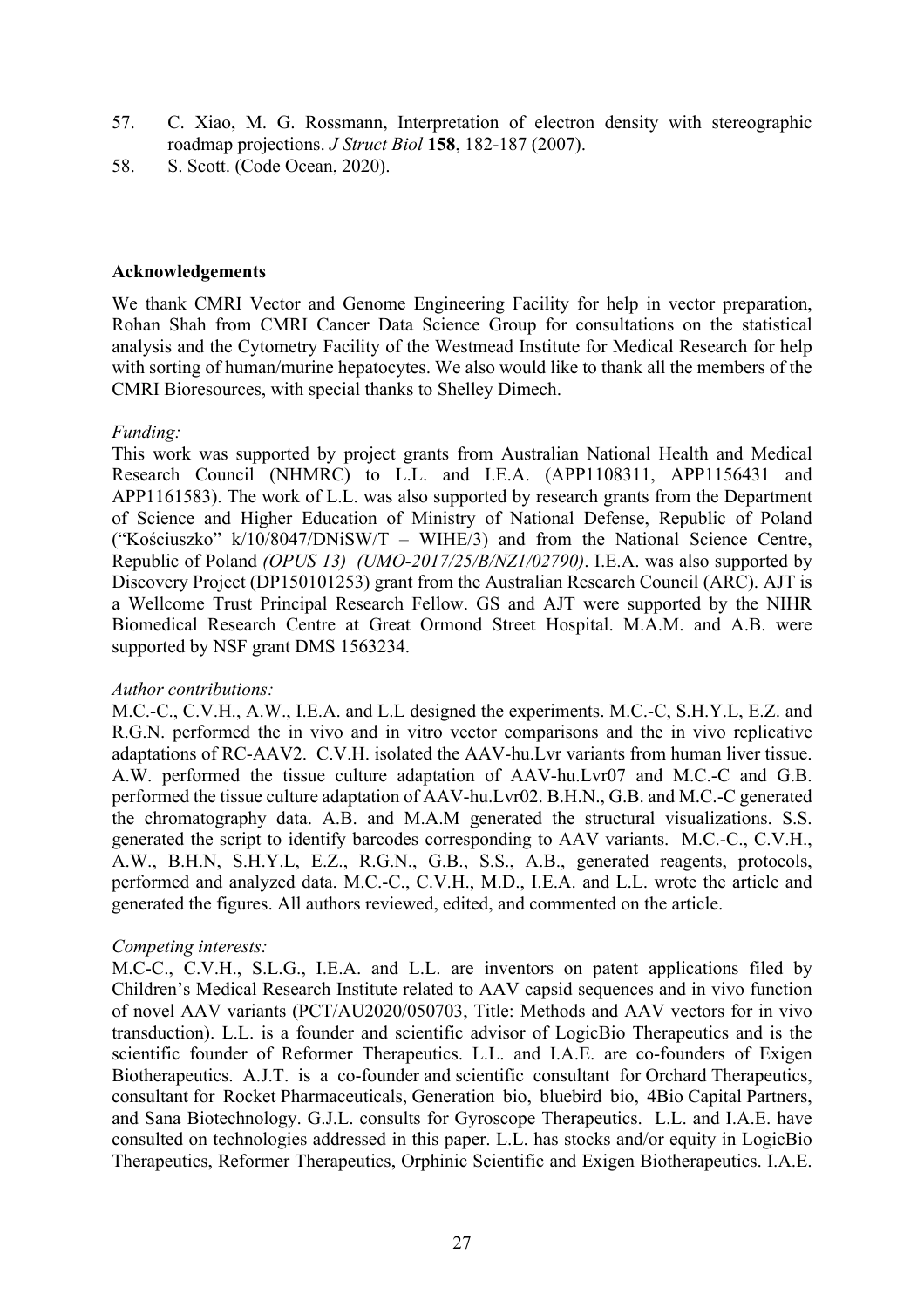has stock and/or equity in Gyroscope Therapeutics and Exigen Biotherapeutics. All other authors declare no conflicts of interest.

#### *Data and materials availability:*

All data associated with this study are in the paper or supplementary materials. Computer code has been archived at Code Ocean [DOI: 10.24433/CO.7176285.v1](*58*) DNA sequence data for AAV variants AAV-hu.Lvr01 to AAV-hu.Lvr07) has been deposited in GenBank (Accession numbers MT709008-MT709014).

#### **Figure Legends**

**Figure 1. AAV capsids isolated from human liver transduced human hepatocytes in vivo**  with high efficiency (A) Phylogram depicting the deduced evolutionary relationships among human liver-derived (AAV-hu.Lvr01 to 07) and related AAV capsid sequences (AAV1, 2, 6, 3B, 8 and 13). The tree is drawn to scale, with branch lengths measured in the number of substitutions per site. (**B-C**) In vivo comparison of physical (**B**) and functional (**C**) transduction of AAV-hu.Lvr capsids in the xenograft liver of the hFRG mouse model. Each AAV variant was used to package six unique barcoded ssAAV-LSP1-GFP-BC(1-6)-WPRE-BGHpA cassettes and an equimolar mix of all eleven variants was used. Percentage of NGS reads mapped to each capsid in human hepatocytes at the DNA (cell entry, physical transduction, average of 877 vg / diploid human genome) (**B**) and cDNA (expression, functional transduction) level (**C**), normalized to the pre-injection mix, is shown. Statistical significance was calculated by comparing the performance of each AAV-hu.Lvr variant with its closest parental variant (i.e. hu.Lvr02 with AAV2). (**D**) Representative immunohistochemical analysis of hFRG mouse liver transduced with indicated variants. Purple: human GAPDH; green: vector-expressed GFP; blue: DAPI (nuclei). Scale=100 µm. (**E**) Quantification of the percentage of transduced human hepatocytes per human cluster,  $n=10$  human clusters / mouse, N=2 mice / vector for AAV2, hu.Lvr01-02, hu.Lvr06-7 and N=1 mouse / vector for the rest. (**F**) Results of in vitro heparin competition assay, multiplicity of infection  $(MOI) = 100,000$  vector genomes / cell.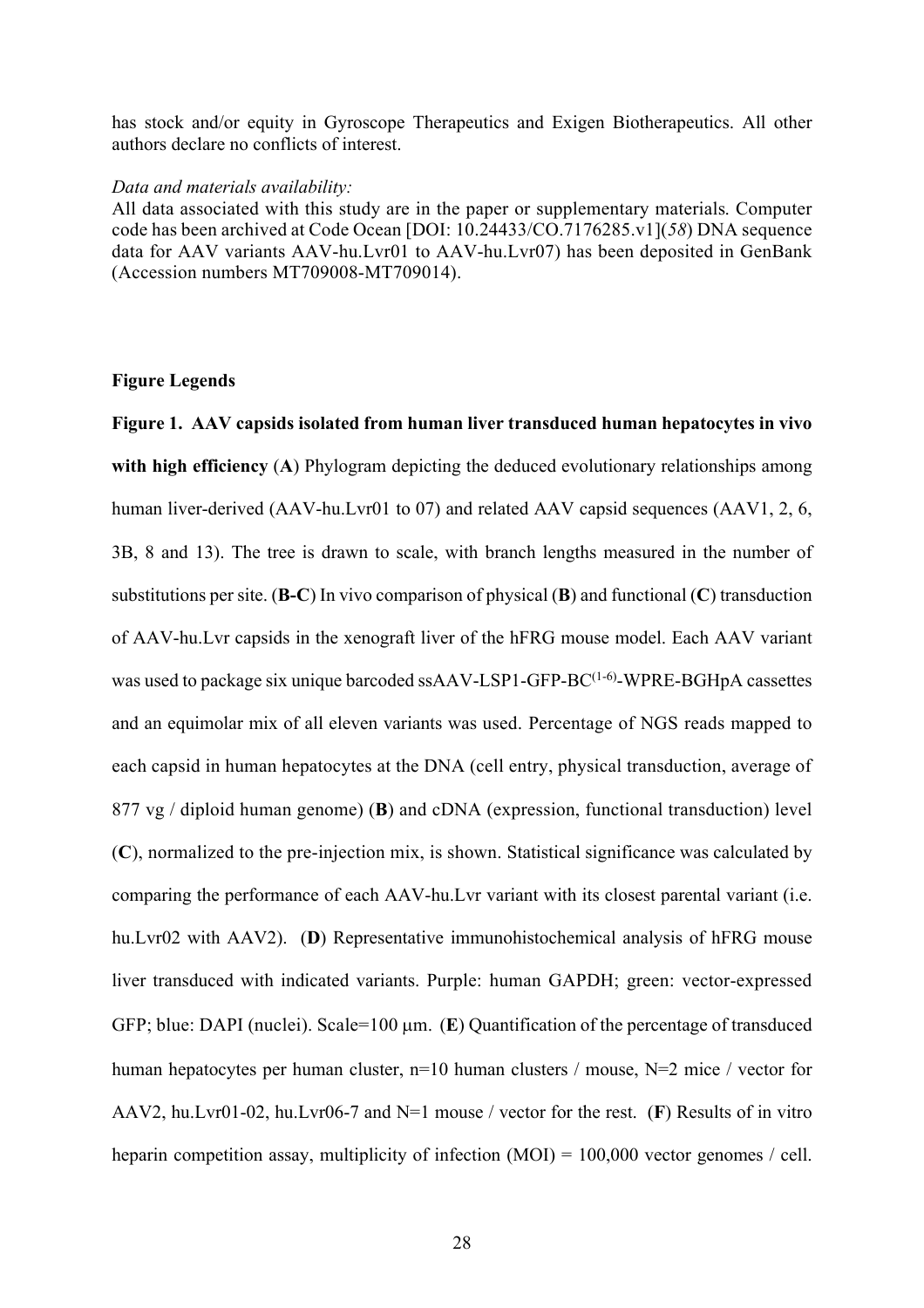AAV2 served as a control. Data are mean  $\pm$  SD. Statistical significance was calculated using the two-tailed Mann-Whitney test (\* P value  $\leq 0.05$ ; \*\* P value  $\leq 0.01$ ; \*\*\*\* P  $\leq 0.0001$ , n.s. P value  $> 0.05$ ).

# **Figure 2. In vitro adaptation of AAV-hu.Lvr07 attenuated in vivo transduction of human hepatocytes** (**A**) Graphic representation of the in vitro evolution approach. (**B-C**) Population shift of hu.Lvr07 E530 and G593 during in vitro adaptation. Next-generation sequencing was used to determine the proportion of variants harboring mutations at hu.Lvr07 *cap* nucleotide position 1663 (leading to an E530K substitution) (**B**) and at nucleotide 1777 (leading to a G593R substitution) (**C**). PL, plasmid; RC, replication-competent; R1-R4, rounds 1 to 4. (**D**) In vitro heparin competition assay using HuH-7 cells transduced with culture-adapted variants of AAV-hu.Lvr07 expressing eGFP, with and without soluble heparin in the media. MOI = 40,000 vector genomes / cell. AAV2, AAV3B and AAV13 served as controls. Data are mean ± SD. Statistical significance was calculated using the two-tailed Mann-Whitney test, comparing the in vitro performance of AAV-hu.Lvr07 and the culture-isolated variants as indicated (\* P value  $\leq$  0.05). **(E)** Surface map and **(F)** stereographic roadmap projection of a 3D model of AAV-hu.Lvr07 viewed down the icosahedral 2-fold axis. The viral asymmetric unit is shown as a black triangle and bounded by 2-, 3-, and 5-fold axes, depicted by an oval, triangle, and pentagon respectively, in both the surface map and the stereographic roadmap. The HSPG binding residues K532, R484 and R487 are colored blue, E530 is colored cyan and G593 is colored marine blue. **(G-H**) In vivo comparison of physical (DNA) and functional (RNA/cDNA) transduction of AAV-hu.Lvr07 and its culture adapted version (ca-hu.Lvr07- E530K) capsids in the xenograft liver model. AAV2, AAV8 and AAV13 were used as controls. Each AAV variant was used to package six unique barcoded cassettes as described before. Percentage of NGS reads mapped to each capsid in human hepatocytes at the DNA (cell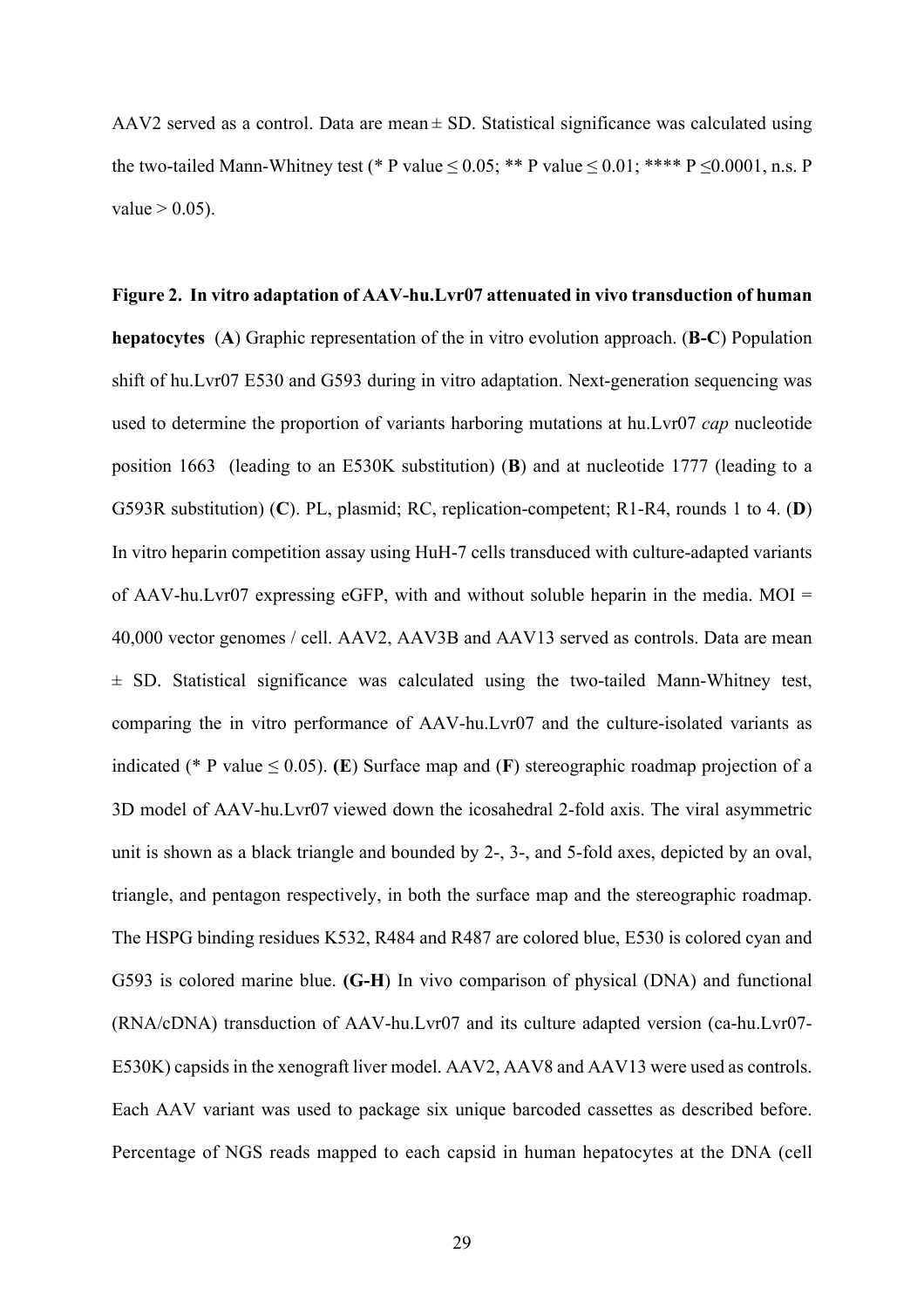entry, physical transduction, average of 611.97 vgs / diploid human genome) (**G**) and cDNA (expression, functional transduction) level (**H**), normalized to the pre-injection mix, is shown. Data are mean $\pm$  SD. Statistical significance was calculated using the two-tailed Mann-Whitney test by comparing the performance hu.Lvr07 with its culture adapted version (\*\* P value  $\leq 0.01$ ).

**Figure 3. HSPG-detargeting mutations accumulated upon in vivo replication of prototypical AAV2** (**A**) Schematic representation of the in vivo evolution approach. (**B-D**) Population shift of RC-AAV2 during in vivo adaptation experiments. The proportion of AAV2 with acquired mutations leading to amino acid changes at positions R487 (**B**), R588 (**C)** for adaptation experiment #1**,** and R588 (**D**) for experiment #2. RC: replication-competent; R1- R3: rounds 1 to 3. (**E**) Surface map and (**F**) stereographic roadmap projection of a 3D model of evolved AAV2 variants viewed down the icosahedral 2-fold axis. The HSPG binding residues R484, K532 and R585 (blue), R487 (light green) and R588 (yellow) are shown. (**G**) In vitro heparin competition assay.  $MOI = 100,000$  vector genomes / cell. AAV2 served as a control. Data are represented as mean±SD. Statistical significance was calculated using the two-tailed Mann-Whitney test by comparing vector performance with and without the presence of soluble heparin (\* P value  $\leq 0.05$ ; n.s. P value  $> 0.05$ ).

**Figure 4. AAV2 variants with mutations leading to HSPG-detargeting transduced human hepatocytes in vivo with higher efficiency than prototypical AAV2** (**A-B**) In vivo physical transduction (**A**) and functional transduction (**B**) comparison of AAV2 variants in the xenograft liver model. Each AAV variant was used to package six barcoded ssAAV-LSP1-GFP-BC $^{(1-6)}$ -WPRE-BGHpA constructs and an equimolar mix of all seven variants was used in the study. AAV2, AAV8, AAV-LK03 and AAV13 served as controls. Percentage of NGS reads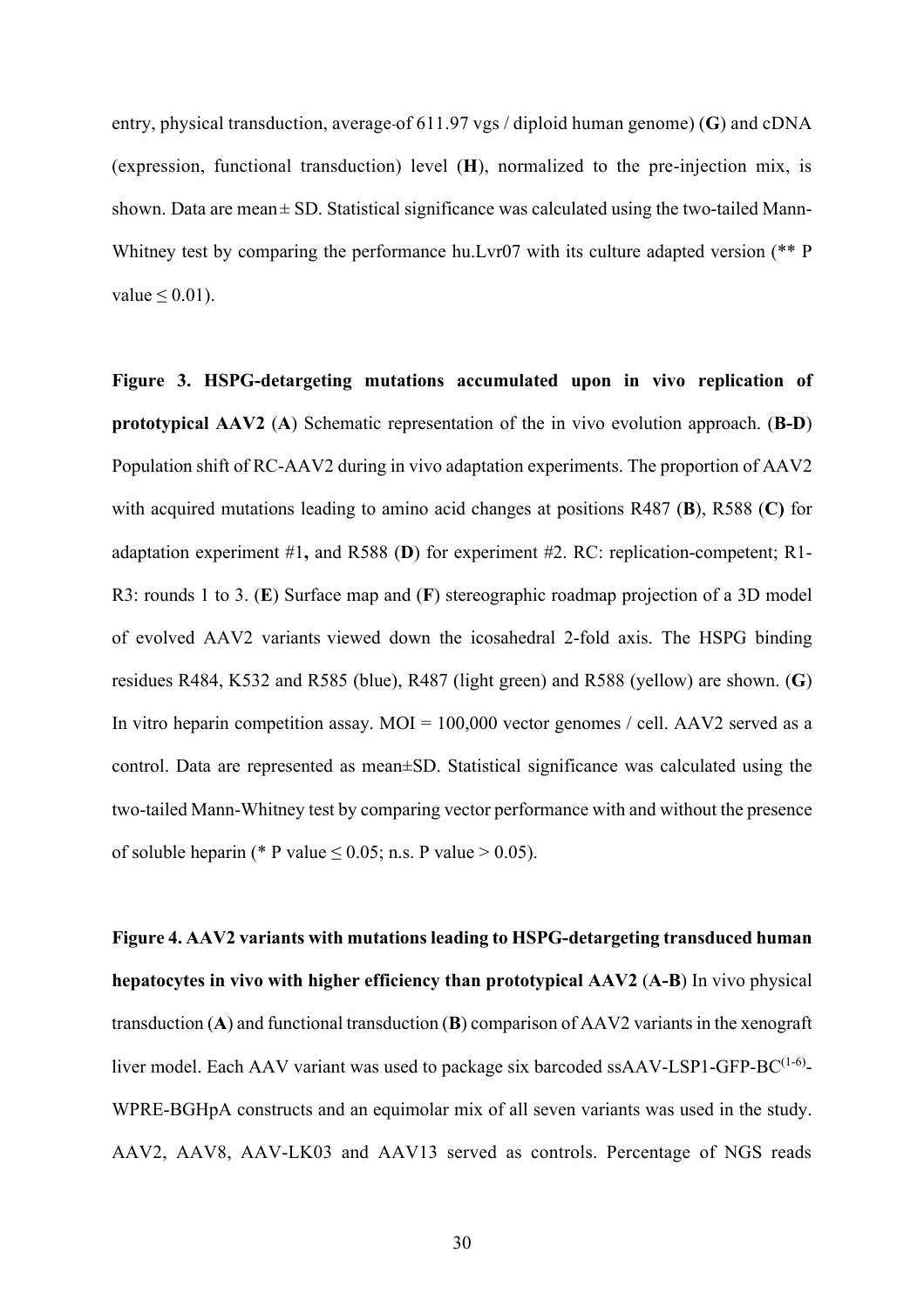mapped to each capsid in human cells at the DNA (average of 438 vgs / diploid human genome) (**A**) and RNA/cDNA levels (**B**), normalized to the pre-injection mix, is shown. (**C**) Representative immunohistochemical analysis of hFRG mouse liver transduced with indicated variants. Purple: human GAPDH; green: vector-expressed GFP; blue: DAPI (nuclei). Scale=100 µm. (**D**) Quantification of the percentage of transduced human hepatocytes per human cluster. Data for control serotypes AAV2, AAV13, AAV8 and AAV-LK03 from **Fig. 1E** are shown again for reference. Data shown as mean±SD, n=10 human clusters / mouse, n=1 mouse / vector for AAV2 variants, and N=2 mice for AAV2. Statistical significance was calculated using the two-tailed Mann-Whitney test (\*\* P value  $\leq 0.01$ ; \*\*\*\* P  $\leq 0.0001$ ).

|                                   | <b>AAV</b> predominantly | [NaCl] at elution peak |  |
|-----------------------------------|--------------------------|------------------------|--|
| <b>AAV</b> Capsid                 | detected in:             | maxima (mM)            |  |
| $hu.Lvr01-07$                     | Flow Through             | $(-)$                  |  |
| caLvr07E530K                      | Elution Fraction         | 320.89                 |  |
| caLvr07G593R                      | <b>Elution Fraction</b>  | 341.94                 |  |
| cahu.Lvr02 <sup>D469N+E555K</sup> | <b>Elution Fraction</b>  | 291.8                  |  |
| AAV <sub>2</sub>                  | Elution Fraction         | 454.34                 |  |
| <b>AAV2-R588I</b>                 | Elution Fraction         | 58.25                  |  |
| <b>AAV2-R588T</b>                 | Elution Fraction         | 98.09                  |  |
| AAV2-R487Q                        | <b>Elution Fraction</b>  | 175.97                 |  |
| AAV3B                             | <b>Elution Fraction</b>  | 278.69                 |  |
| AAV <sub>13</sub>                 | <b>Elution Fraction</b>  | 331.89                 |  |

**Table 1. Summary of HiTrap Heparin Column binding studies.**